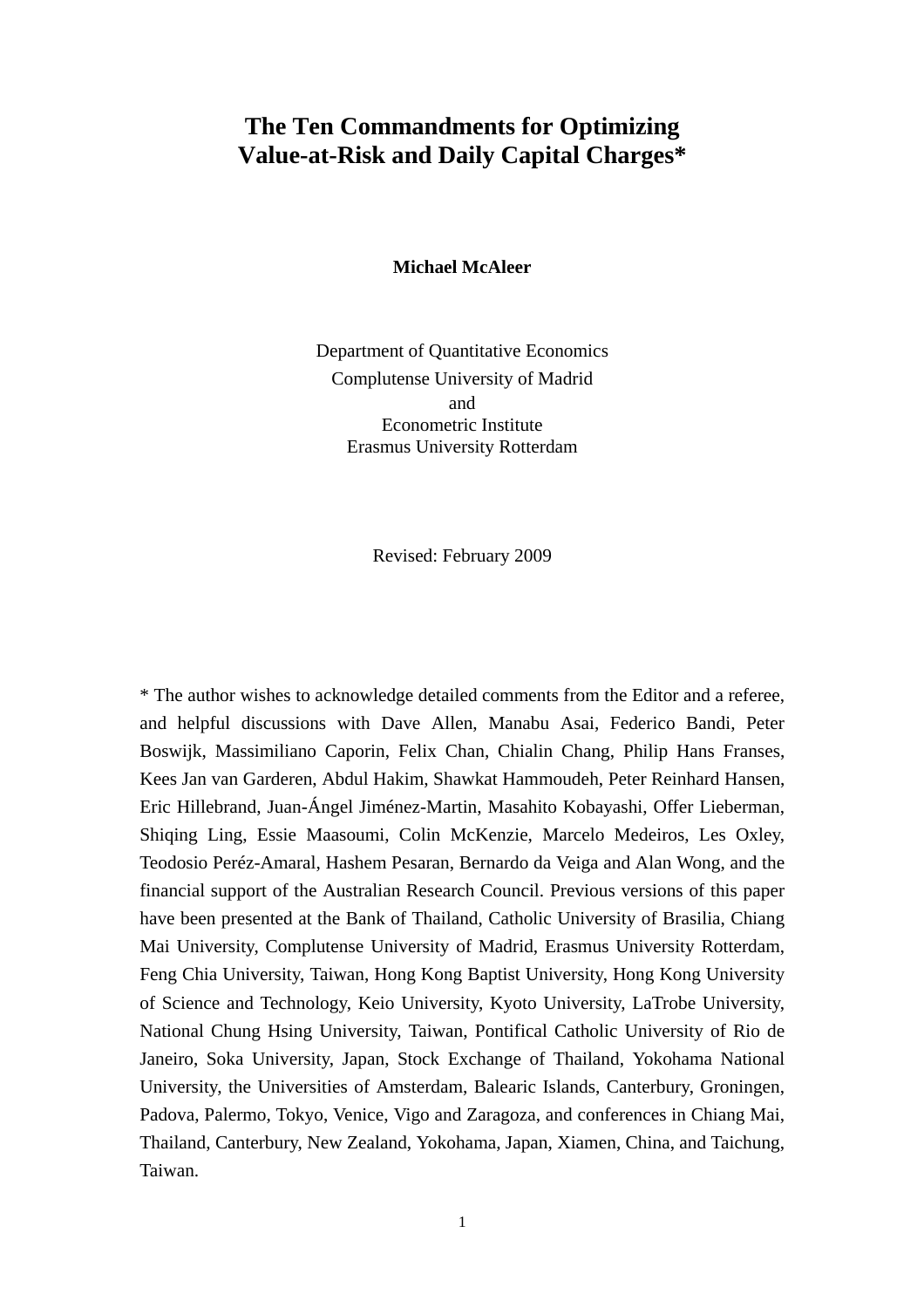#### **Abstract**

Credit risk is the most important type of risk in terms of monetary value. Another key risk measure is market risk, which is concerned with stocks and bonds, and related financial derivatives, as well as exchange rates and interest rates. This paper is concerned with market risk management and monitoring under the Basel II Accord, and presents Ten Commandments for optimizing Value-at-Risk (VaR) and daily capital charges, based on choosing wisely from: (1) conditional, stochastic and realized volatility; (2) symmetry, asymmetry and leverage; (3) dynamic correlations and dynamic covariances; (4) single index and portfolio models; (5) parametric, semiparametric and nonparametric models; (6) estimation, simulation and calibration of parameters; (7) assumptions, regularity conditions and statistical properties; (8) accuracy in calculating moments and forecasts; (9) optimizing threshold violations and economic benefits; and (10) optimizing private and public benefits of risk management. For practical purposes, it is found that the Basel II Accord would seem to encourage excessive risk taking at the expense of providing accurate measures and forecasts of risk and VaR.

**Keywords and phrases:** Dail;y capital charges; excessive risk taking; market risk; risk management; value-at-risk; violations.

**JEL Classifications**: G32, G11, G17, C53.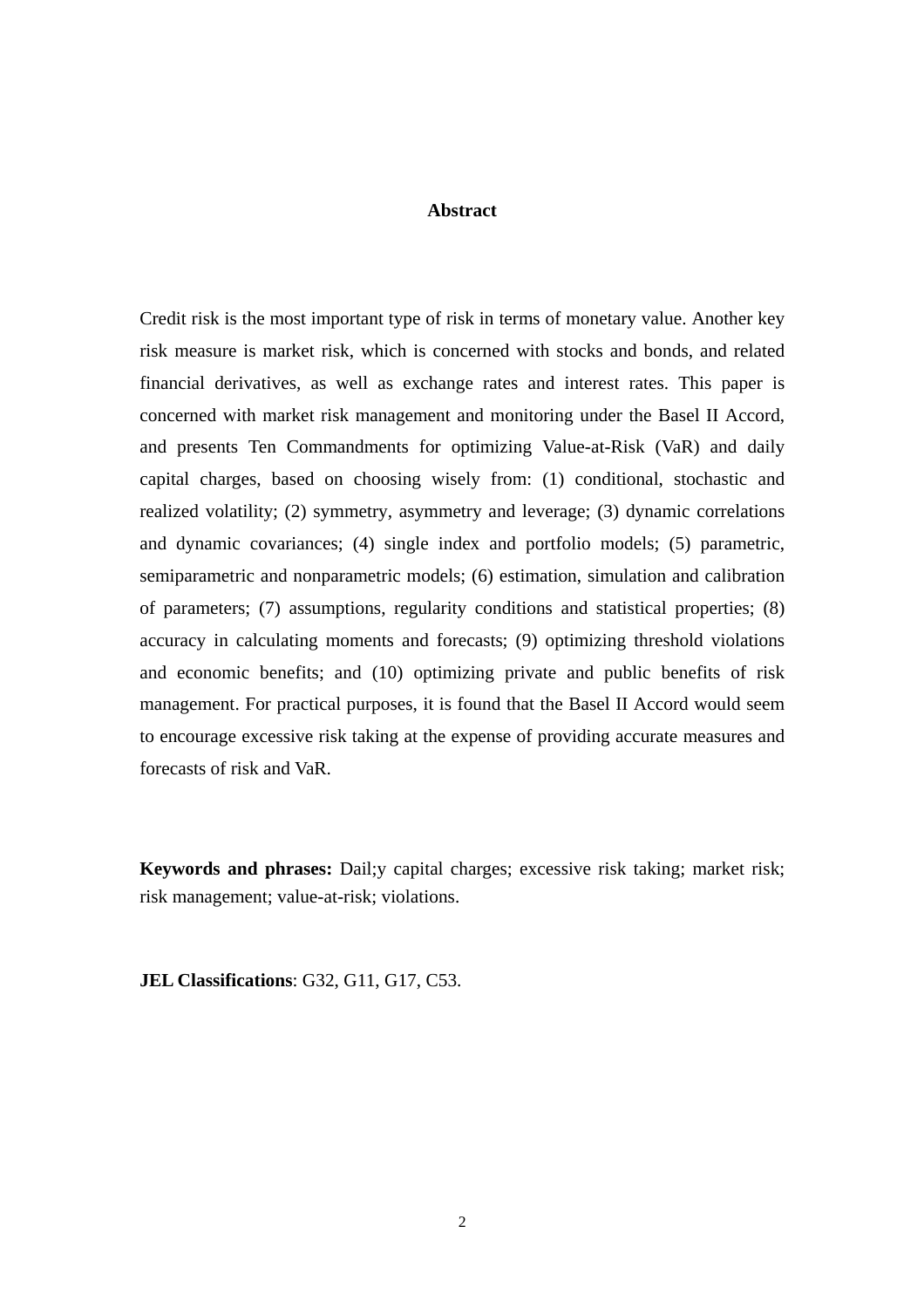"We regulators are often perceived as constraining excessive risk-taking more effectively than is demonstrably possible in practice. Except where market discipline is undermined by moral hazard, owing, for example, to federal guarantees of private debt, private regulation generally is far better at constraining excessive risk-taking than is government regulation."

### **Alan Greenspan, Conference on Bank Structure and Competition, 8 May 2003**

**Elizabeth Turner**: "Wait! You have to take me to shore. According to the Code of the Order of the Brethren ..."

**Captain Barbossa**: "First, your return to shore was not part of our negotiations nor our agreement so I must do nothing. And secondly, you must be a pirate for the pirate's code to apply and you're not. And thirdly, the code is more what you'd call "guidelines" than actual rules."

**Pirates of the Caribbean: Curse of the Black Pearl**

### **1. Introduction**

The cataclysmic financial meltdown worldwide that seems to have started in September 2008 has made it manifestly obvious that self-regulation in the finance and banking industry has been far from adequate. A period of soul searching is likely to be followed by much needed regulatory changes in the industry. Some changes to regulations governing the finance industry, especially as regards the monitoring and management of excessive risk, overseeing new financial instruments, and increased regulation of banks, are likely to be warranted, whereas others may have little or no effect.

Following the 1995 amendment to the Basel Accord (see Basel Committee on Banking Supervision (1988, 1995, 1996)), banks were permitted to use internal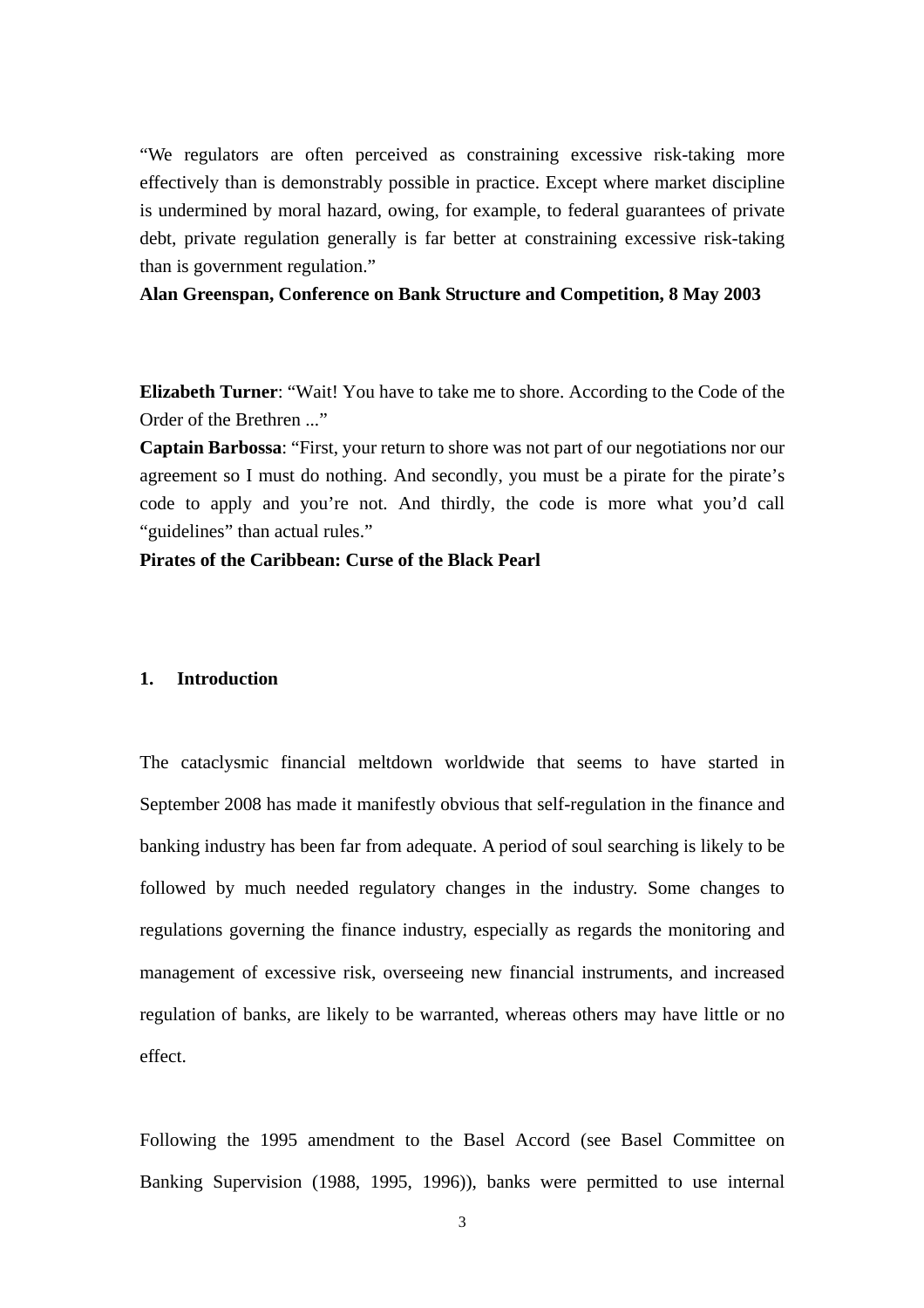models to calculate their Value-at-Risk (VaR) thresholds (see Jorion (2000) for a detailed discussion of VaR ). This amendment was in response to widespread criticism that the standard approach to calculate and forecast VaR thresholds led to excessively conservative forecasts and higher mean daily capital charges that are associated with higher perceived risk. In short, the Basel II Accord was intended to encourage risk taking through self regulation.

Despite the well known antipathy of Alan Greenspan, the former Federal Reserve Chairman, to government regulation of excessive risk taking, it is no longer possible to argue logically that self regulation alone is a viable option in the banking and finance industry.

The primary purpose of this paper is to evaluate how best to forecast VaR and to optimize daily capital charges in an attempt to manage excessive risk taking as efficiently as possible, and to offer some idiosyncratic suggestions and guidelines regarding how improvements might be made regarding practical strategies for risk monitoring and management, especially when there is a strong and understandable movement into holding and managing cash (circa late-2008) than in dealing with risky financial investments.

The plan of the remainder of the paper is as follows. Section 2 presents the optimization problem facing authorized deposit-taking institutions. The data for a brief empirical analysis of VaR and daily capital charges are illustrated in Section 3. Section 4 provides a brief discussion of regression models and volatility models. Ten reasons for modelling time-varying variances, covariances and correlations using high and ultra high frequency data are given in Section 5. The Ten Commandments for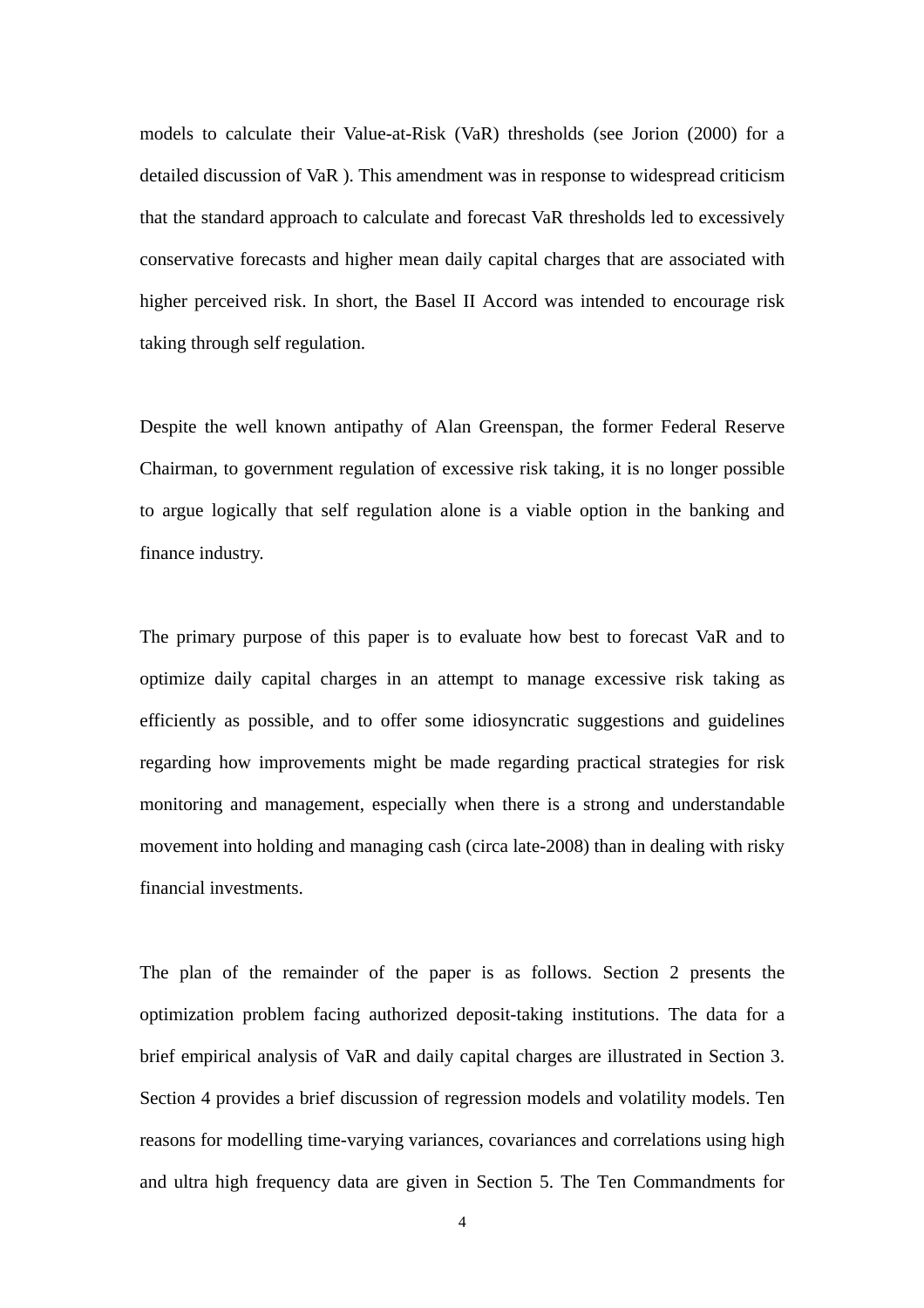optimizing VaR and daily capital charges are discussed in Section 6. Some concluding comments are given in Section 7.

#### **2. The Optimization Problem for Authorized Deposit-taking Institutions**

Value-at-Risk (VaR) may be defined as "a worst case scenario on a typical day". As such, it is concerned with relatively unlikely, or extreme, events. Given the financial turmoil in 2008, especially after September 2008, extreme events have become more commonplace, such that an extreme event would probably now need to be catastrophic to qualify as such.

Insofar as financial meltdowns tend to encourage Authorized Deposit-taking Institutions (ADIs) to shift financial assets into cash, VaR should still be optimized. However, ADIs may decide not to entertain the excessive risk associated with financial assets by holding a higher proportion of their portfolio in cash and/or relatively low risk assets.

Under the Basel II Accord, VaR forecasts need to be provided to the appropriate regulatory authority (typically, a central bank) at the beginning of the day, and is then compared with the actual returns at the end of the day.

For purposes of the Basel II Accord penalty structure for violations arising from excessive risk taking, a violation is penalized according to its cumulative frequency of occurrence in 250 working days, and is given in Table 1.

A violation is defined as follows: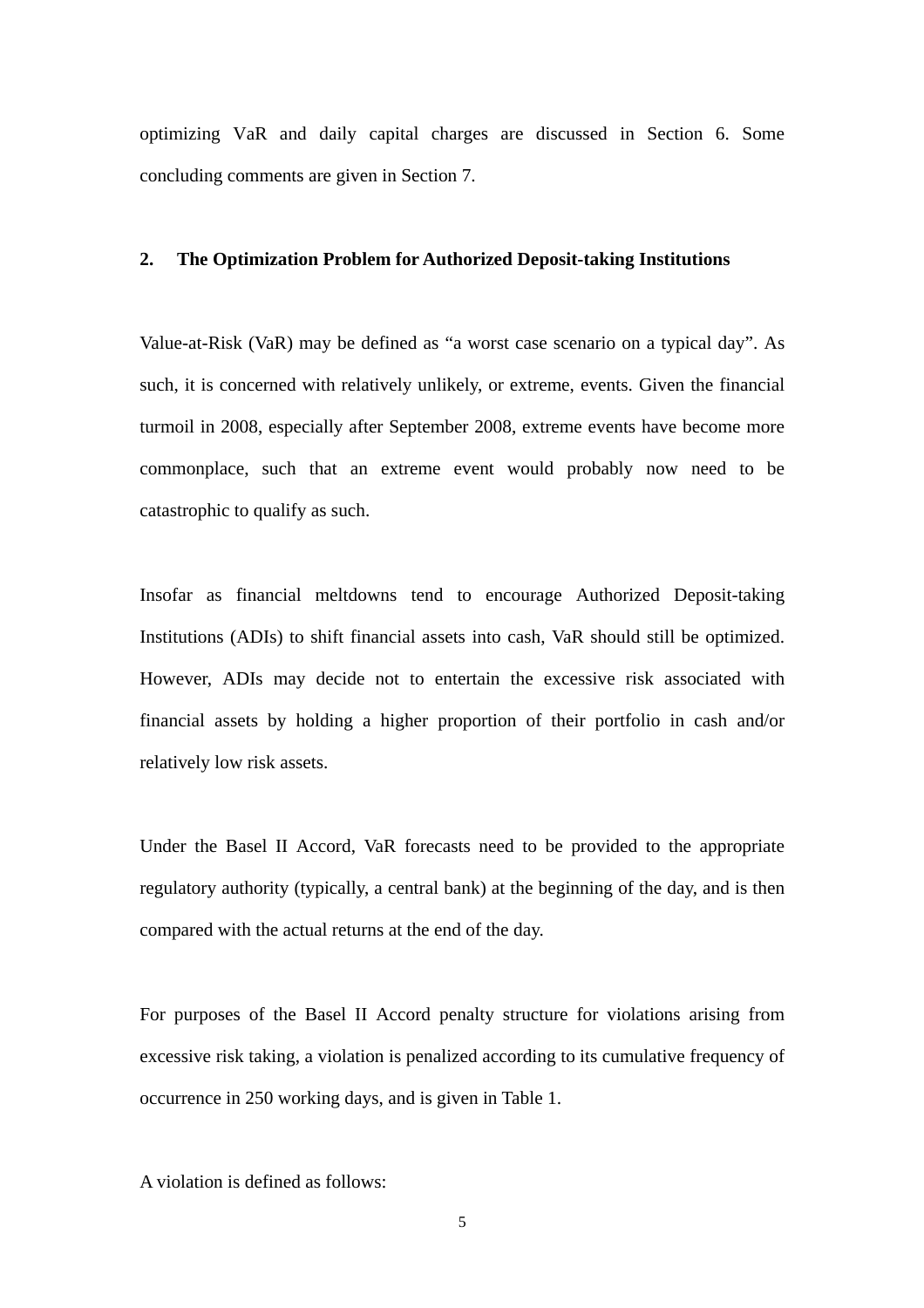**Definition:** A violation occurs when  $VaR_1$  > negative returns at time *t*.

As encouraged by the Basel II Accord, the optimization problem facing ADIs, with the number of violations and forecasts of risk as endogenous choice variables, is as follows:

$$
\underset{{\{k, VAR_t\}}} {\text{Minimize }} DCC_t = \max \bigg\{ -(3 + k) \overline{\text{VaR}}_{60}, -\text{VaR}_{t-1} \bigg\},\tag{1}
$$

where

 $DCC =$  daily capital charges,

- *VAR*<sub> $t$ </sub> = Value-at-Risk for day *t*,
- $VAR_{t} = \hat{Y}_{t} z_{t} \cdot \hat{\sigma}_{t}$

60  $\overline{VaR}_{60}$  = mean VaR over the previous 60 working days,

- $\hat{Y}_t$  = estimated return at time t,
- $z_t = 1\%$  critical value at time t,
- $\hat{\sigma}_t$  = estimated volatility at time t,

 $0 \le k \le 1$  is a violation penalty (see Table 1).

As  $\hat{Y}_t$  is typically difficult to predict, and as  $z_t$  is unlikely to change significantly especially on a daily basis), changes in  $\hat{\sigma}_t$  are crucial for modelling VaR. Substantial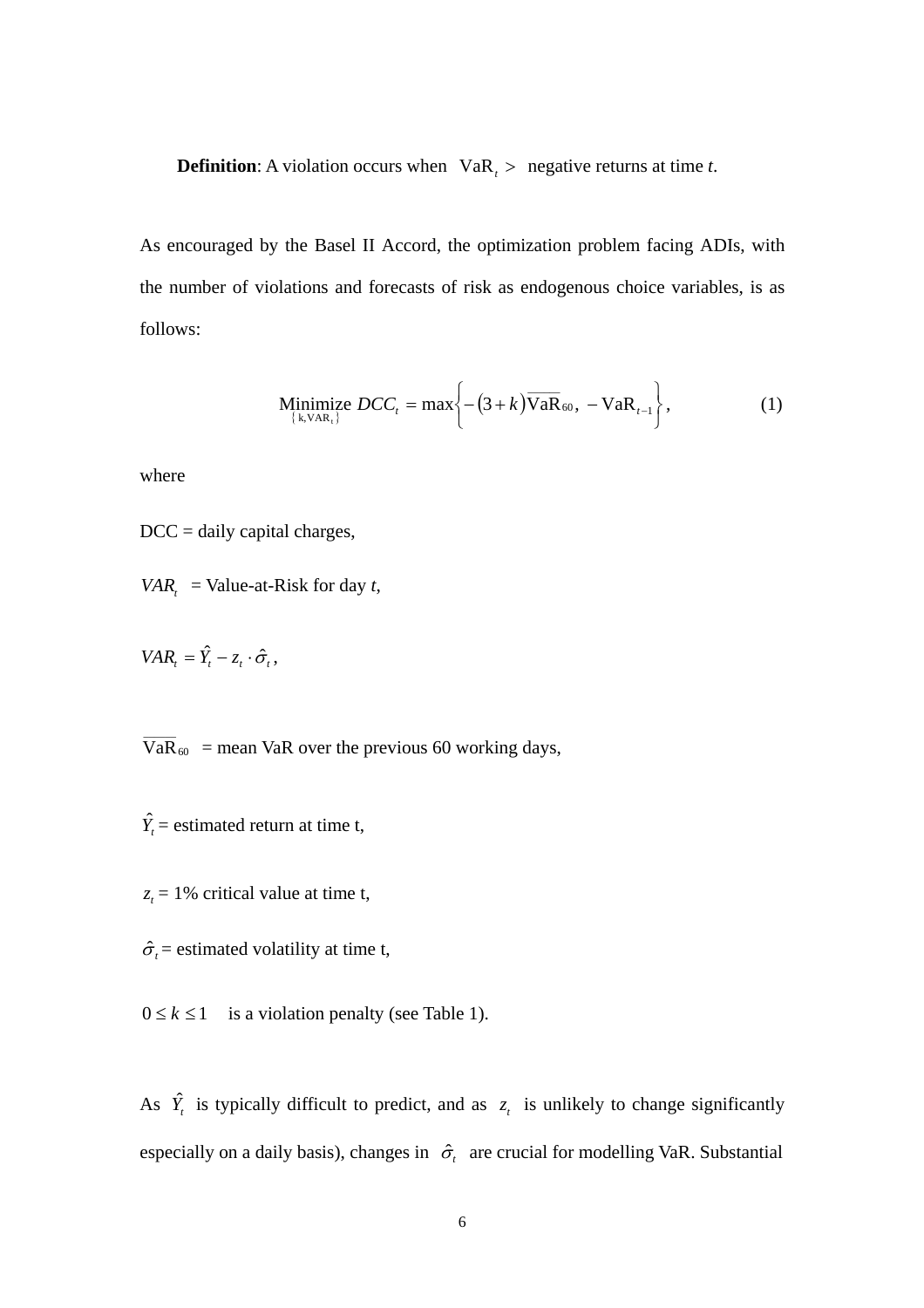| Zone                                                           | Number of Violations | $\boldsymbol{k}$ |  |  |  |
|----------------------------------------------------------------|----------------------|------------------|--|--|--|
| Green                                                          | $0$ to $4$           | 0.00             |  |  |  |
| Yellow                                                         | 5                    | 0.40             |  |  |  |
|                                                                | 6                    | 0.50             |  |  |  |
|                                                                | 7                    | 0.65             |  |  |  |
|                                                                | 8                    | 0.75             |  |  |  |
|                                                                | 9                    | 0.85             |  |  |  |
| Red                                                            | $10+$                | 1.00             |  |  |  |
| Note: The number of violations is given for 250 business days. |                      |                  |  |  |  |

**Table 1: Basel Accord Penalty Zones** 

Note: The penalty structure under the Basel II Accord is specified for the number of penalties and not their magnitude, either individually or cumulatively.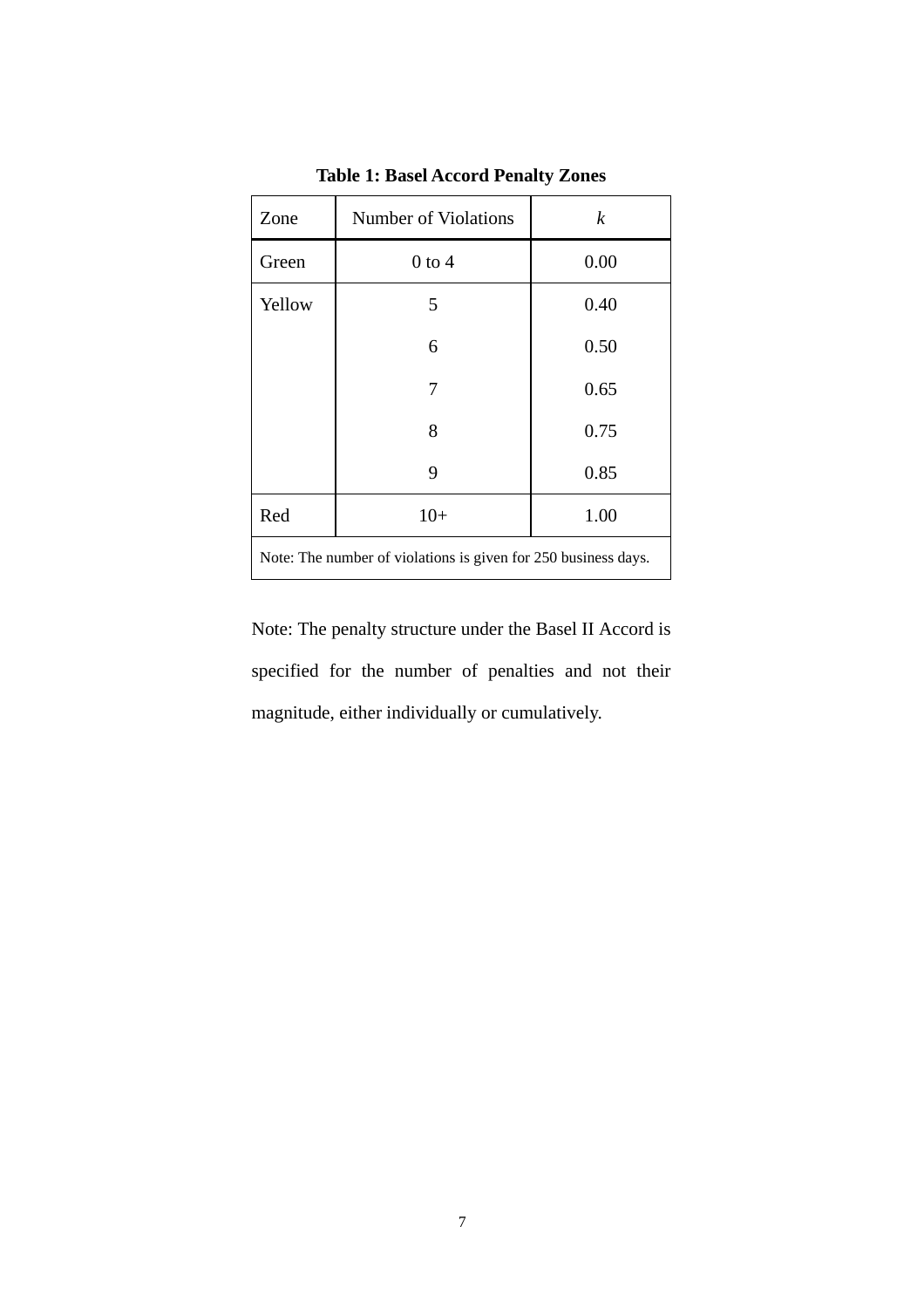

Figure 10: Realized Returns and VARMA-GARCH VaR Forecasts

Note: This is Figure 10 in McAleer and da Veiga (2008a).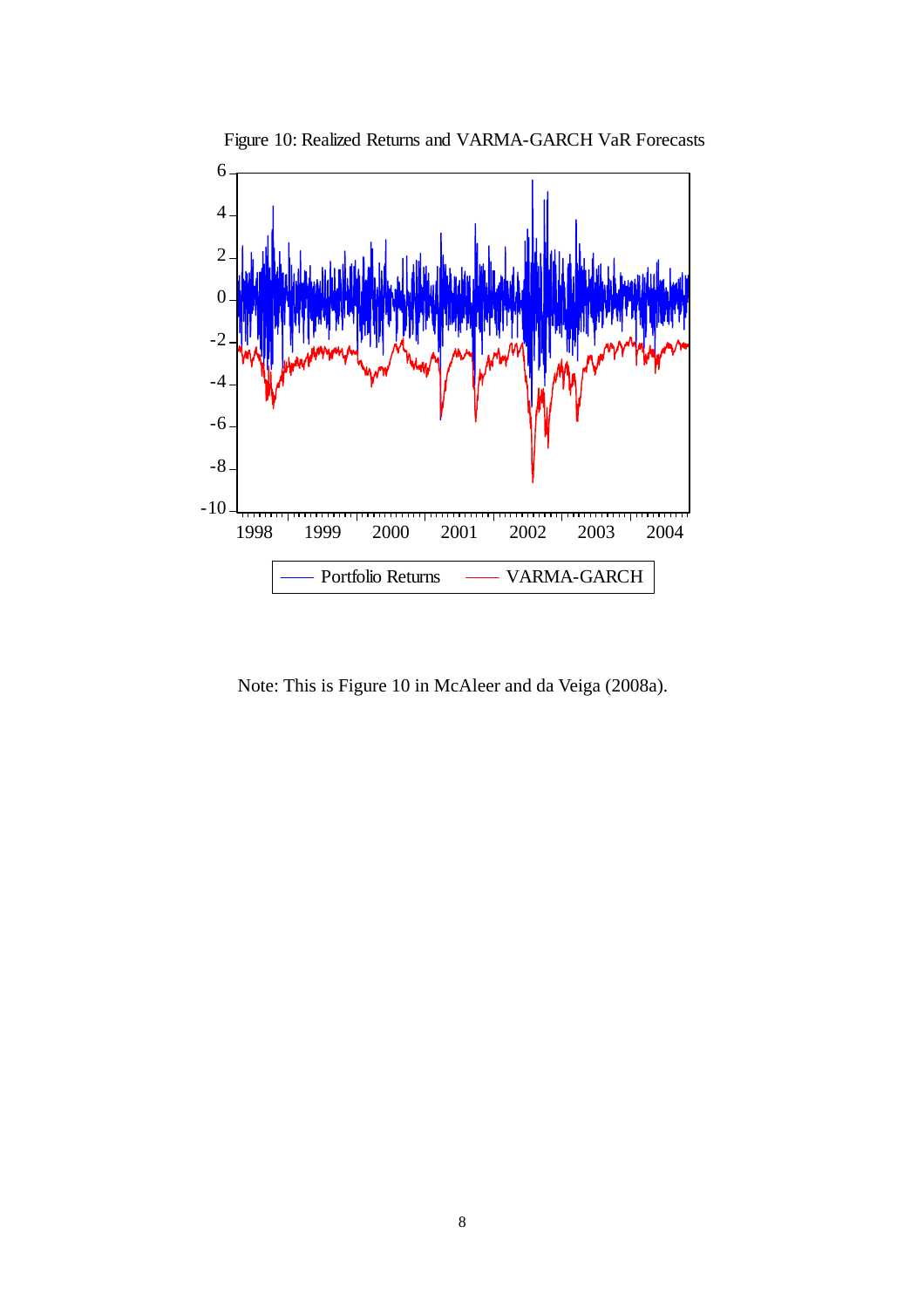research has been undertaken in recent years to develop univariate and multivariate models of volatility, under the conditional, stochastic and realized volatility frameworks, in order to estimate  $\hat{\sigma}_t$ . Although VaR may also be estimated directly using regression quantiles (see, for example, Engle and Manganelli (2002)), this approach is not as popular as modelling volatility and then calculating VaR.

Although considerable research has been undertaken on higher-order moments, especially in the context of conditional volatility models, these are not considered in the paper. Model uncertainty for univariate and multivariate processes is also not considered (see Pesaran, Schleicher and Zaffaroni (2008) for an analysis of model averaging techniques for portfolio management).

As discussed above, the amendment to the Basel Accord was designed to reward institutions with superior risk management systems. For testing performance, a backtesting procedure, whereby the realized returns are compared with the VaR forecasts, was introduced to assess the quality of a bank's internal model. In cases where the internal models lead to a greater number of violations than could reasonably be expected, given the confidence level, the bank is required to hold a higher level of capital (see Table 1 for the penalties imposed under the Basel Accord).

If a bank's VaR forecasts are violated more than nine times in any financial year (see Table 1), the bank may be required to adopt the standard approach. As discussed in McAleer and da Veiga (2008b), the imposition of such a penalty is severe as it affects the profitability of the bank directly through higher daily capital charges, has a damaging effect on the bank's reputation, and may lead to the imposition of a more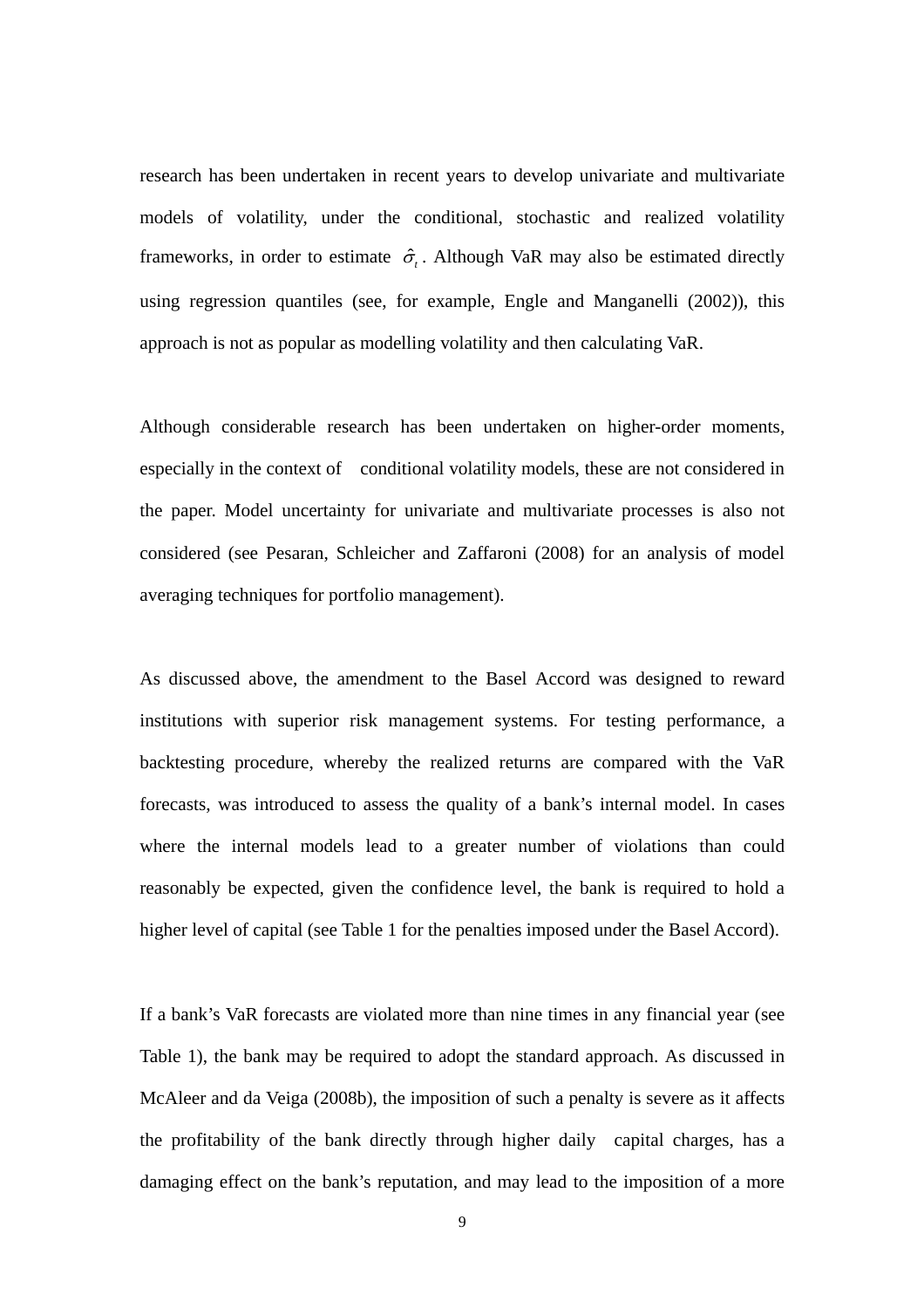stringent external model to forecast VaR thresholds, which would have the result of increasing daily capital charges for ADIs.

It should be noted that DCC is to be minimized, with  $k$  and  $VAR$ , as endogenous choice variables. [The acronym DCC should be distinguished from a widely used multivariate conditional volatility model, which will be discussed below.]

It is worth giving a caveat with respect to the minimization of daily capital charges in times of extreme financial fluctuations, such as the period starting in September 2008. When excessive risk is very high, and is changing dramatically on a daily basis, daily capital charges should still be minimized, but sensible portfolio management may involve greater access to cash after VaR and daily capital charges have been determined.

#### **3. Data**

The data used in the empirical applications in McAleer and da Veiga (2008a, 2008b), and given as portfolio returns in Figure 10 above, are daily prices measured at 16:00 Greenwich Mean Time (GMT) for four international stock market indexes, namely S&P500 (USA), FTSE100 (UK), CAC40 (France), and SMI (Switzerland). All prices are expressed in US dollars. The data were obtained from DataStream for the period 3 August 1990 to 5 November 2004. At the time the data were collected, this period was the longest for which data on all four variables were available.

The synchronous returns for each market *i* at time  $t$   $(R<sub>i</sub>)$  are defined as: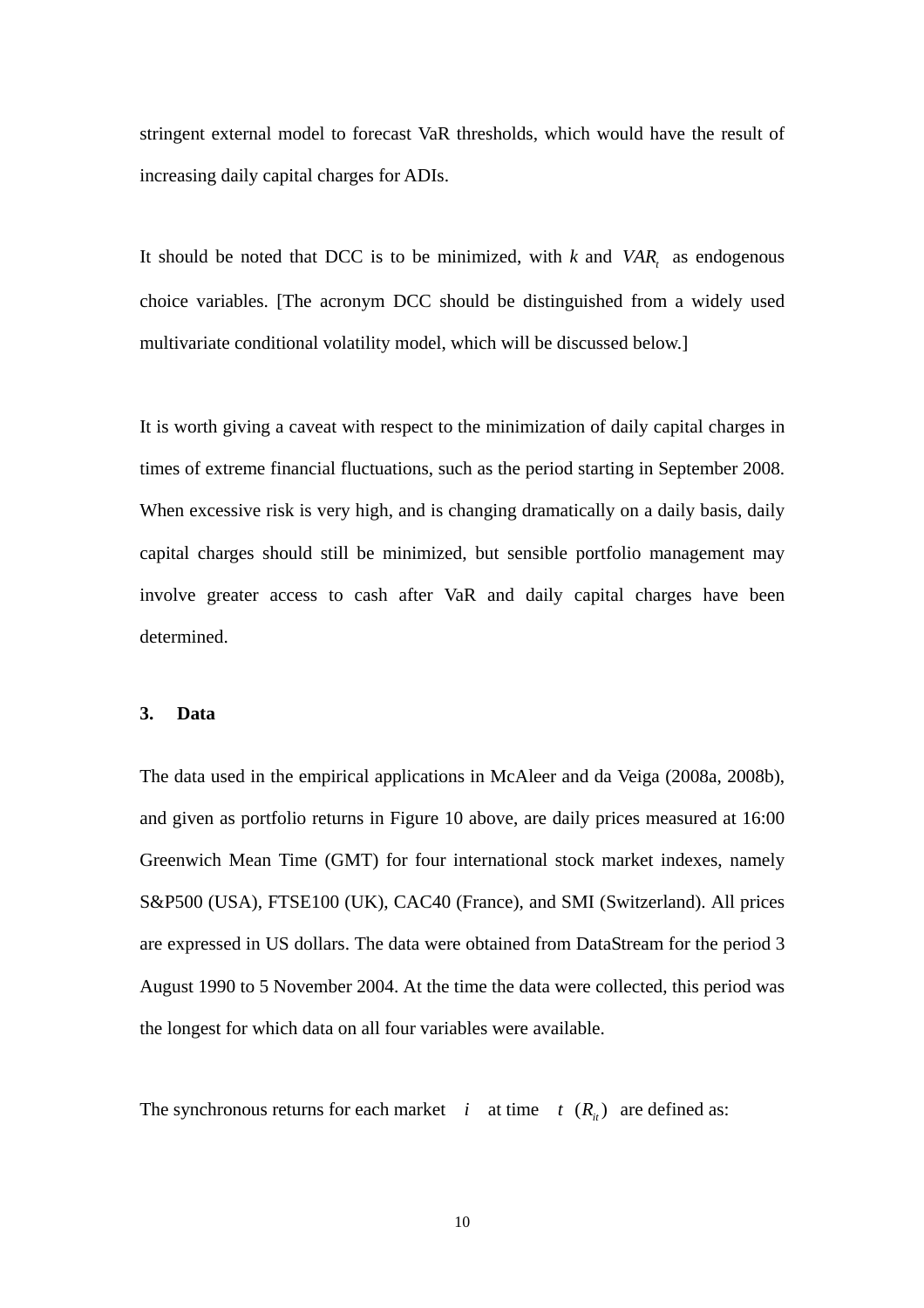$$
R_{it} = \log(P_{i,t} / P_{i,t-1}),
$$

where  $P_{i,t}$  is the price in market *i* at time *t*, as recorded at 16:00 GMT.

For the empirical analysis, it was assumed that the portfolio weights are equal and constant over time, although both of these assumptions can easily be relaxed. The various conditional volatility models were used to estimate the variance of the portfolio directly for the single index model, and to estimate the conditional variances and correlations of all assets and asset pairs to calculate the variance of the portfolio for the portfolio model. Apart from the Standardized Normal and Riskmetrics<sup>TM</sup> models, all the conditional volatility models were estimated under the assumption that the distribution of the unconditional shocks was  $(1)$  normal; and  $(2)$  t, with 10 degrees of freedom.

The empirical results will be discussed further in the context of the last two Commandments, but the following points should be highlighted:

(i) There is a trade-off between the number of violations and daily capital charges, with a higher number of violations leading to a higher penalty and lower daily capital charges through lower VaR.

(ii) Apart from Standardized Normal, which does not estimate any parameters, and Riskmetrics<sup>TM</sup>, where the parameters are calibrated rather than estimated, the number of violations is higher for single index models than for their portfolio model counterparts, and the mean daily capital charges are correspondingly higher.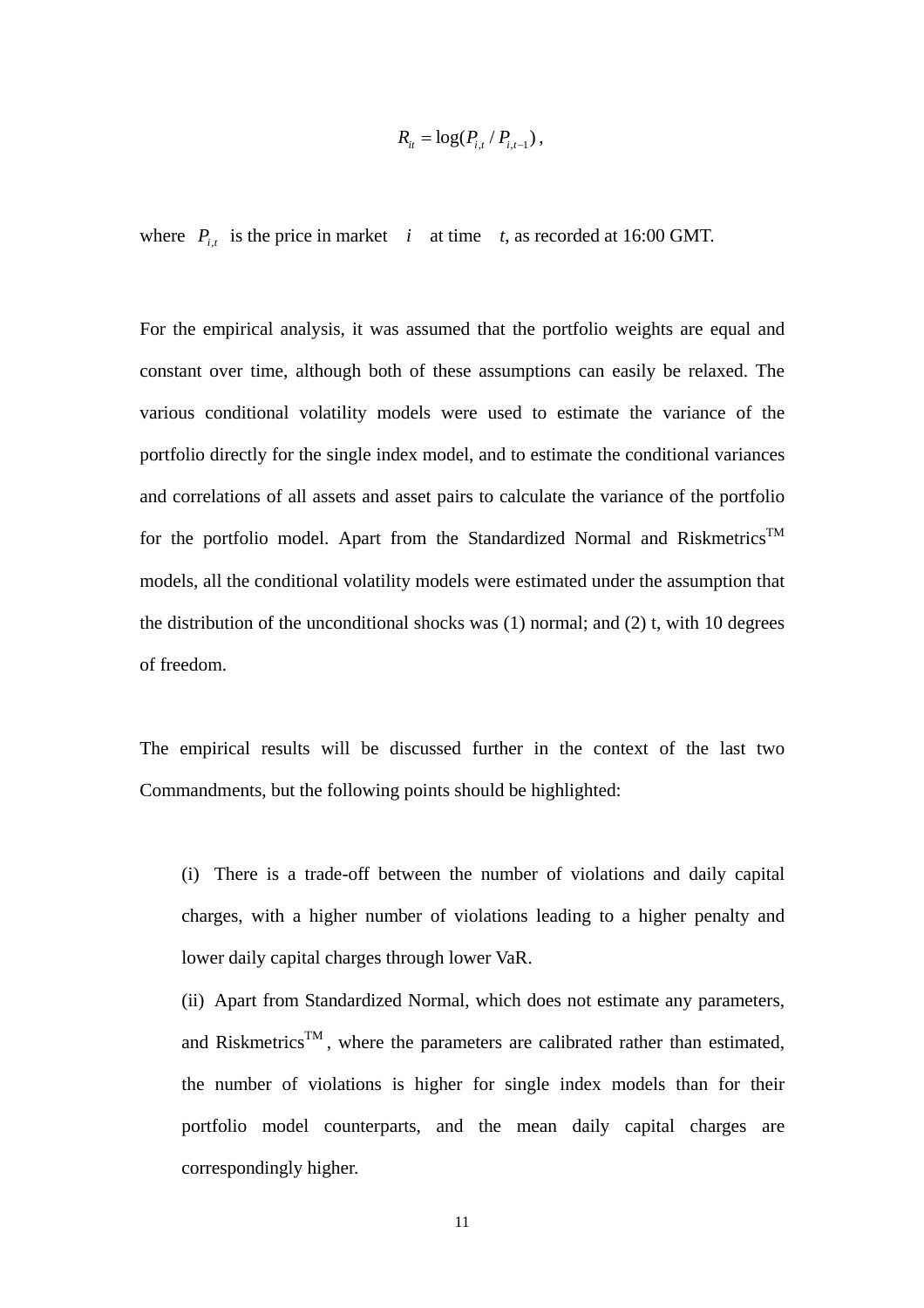(iii) The use of the t distribution with 10 degrees of freedom always leads to fewer violations, and hence higher mean daily capital charges, for both the single index and portfolio models.

The two curves in Figure 10, as reproduced below, represent daily returns on the portfolio of the four aggregate indexes, as well as the forecast VaR thresholds using the VARMA-GARCH model of Ling and McAleer (2003). From the figure, it can be seen clearly that there are very few violations, which could mean one or more of the following:

- (1) the volatility model provides an accurate measure of risk and VaR;
- (2) the volatility model provides a conservative measure of risk and VaR;

(3) the number of violations is not being used as an endogenous choice variable.

#### **4. Regression Models and Volatility Models**

The purpose of a (linear) regression model is to explain the conditional mean, or first moment, of  $Y_t$ :

$$
Y_t = \alpha + \beta X_t + \varepsilon_t, \qquad (2)
$$

such that

 $E(Y_t|X_t) = \alpha + \beta X_t,$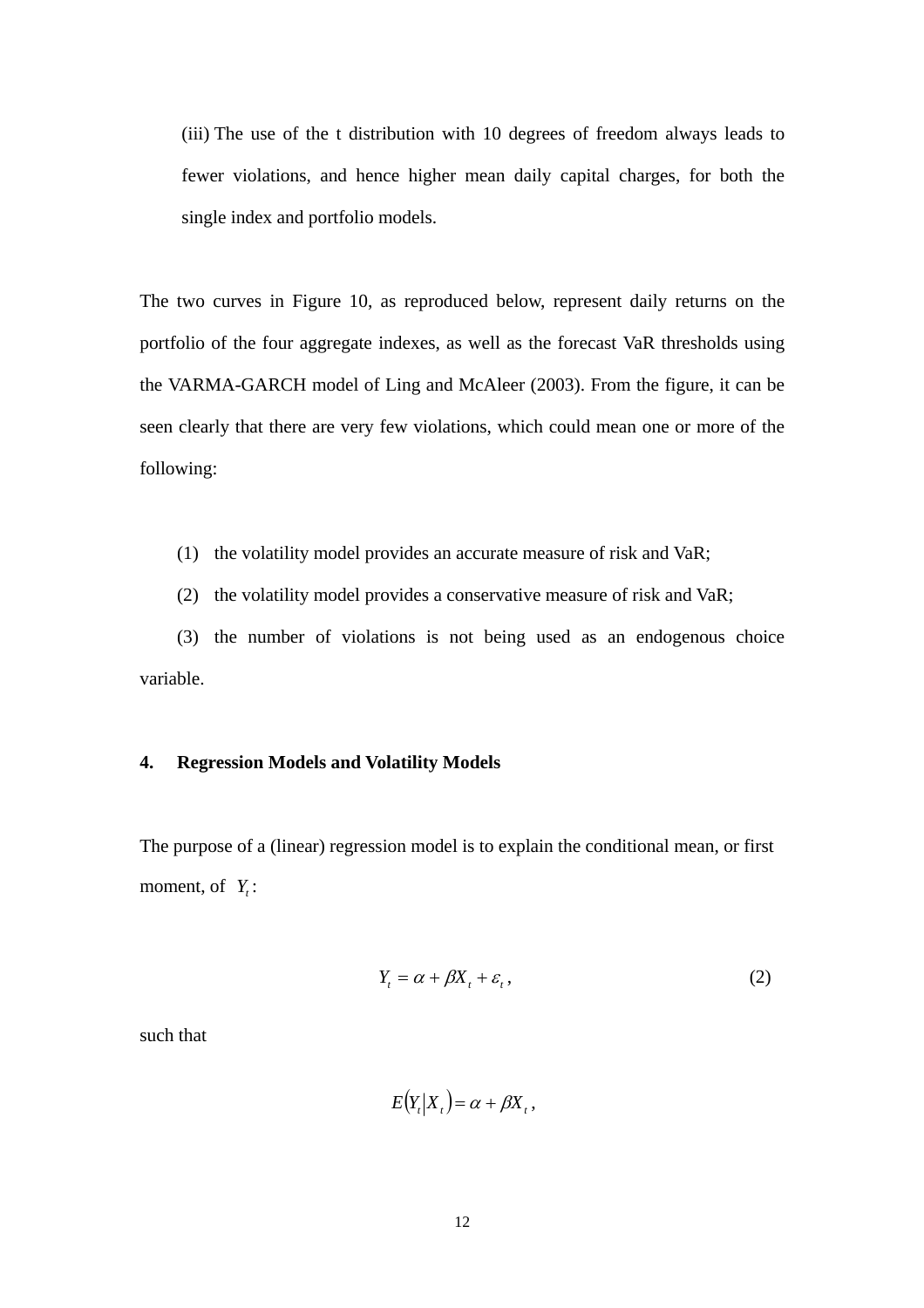where  $\alpha$  and  $\beta$  are taken to be scalar parameters for convenience.

The purpose of a (univariate) volatility model is to explain the variance, or second moment, of  $Y_t$  in (2):

$$
\varepsilon_t = \eta_t \sqrt{h_t} \ , \ \eta_t \sim \text{iid}(0,1) \tag{3}
$$

where  $\varepsilon_t$  is the unconditional shock to the variable of interest,  $Y_t$  (typically, a stock return in empirical finance), which thereby has a risk component,  $\eta_t$  is the standardized residual (namely, a riskless shock, or fundamental), and  $\sqrt{h_t}$  denotes volatility (or risk). One of the primary purposes in modeling volatility is to determine *h<sub>t</sub>* to enable  $\eta_t$  to be calculated from the observable returns shock,  $\varepsilon_t$ . The volatility,  $h_t$ , may be latent or observed (though it is also likely to be subject to measurement error).

In the class of conditional volatility models, which are widely used for analysing monthly, weekly and daily data (though they can also be used for hourly data),  $h_t$  is modelled as:

$$
h_{t} = \omega + \alpha \varepsilon_{t-1}^{2} + \beta h_{t-1}, \qquad (4)
$$

where there are (typically sufficient) conditions on the parameters  $\omega$ ,  $\alpha$ ,  $\beta$ , to ensure that conditional volatility,  $h_t$ , is positive. The specification for  $h_t$  in (4) is the widely used generalized autoregressive conditional heteroskedasticity, or GARCH(1,1), model of Engle (1986) and Bollerslev (1986). As the model is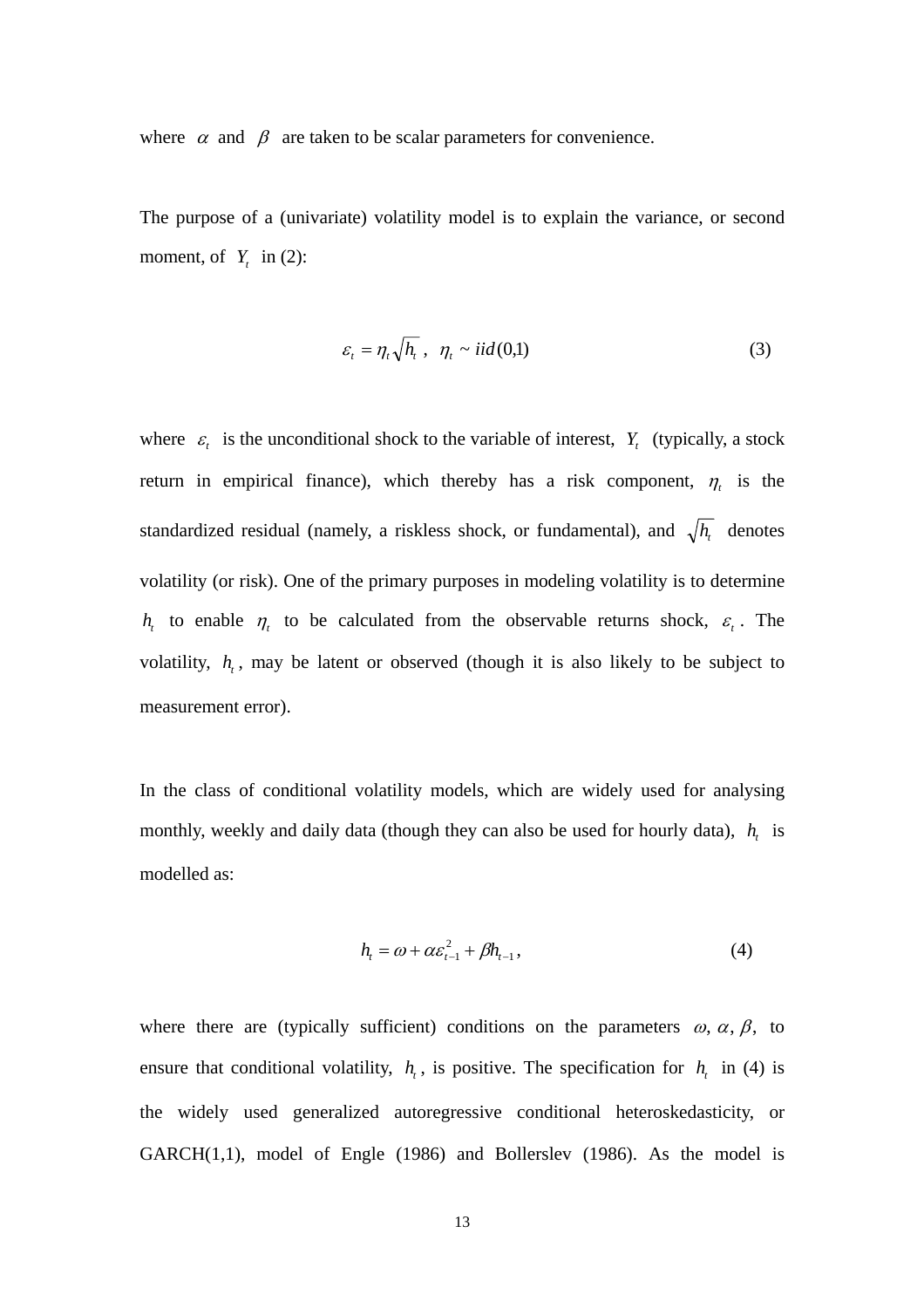conditional on the information set at time  $t-1$ , current shocks do not affect  $h_t$ . For recent surveys of univariate and multivariate conditional volatility models, see Li, Ling and McAleer (2002), McAleer (2005a), and Bauwens, Laurent and Rombouts (2006).

Stochastic volatility models can incorporate leverage directly through the negative correlation between the returns and subsequent volatility shocks (see, in particular, Zhang, Mykland and Aït-Sahalia (2005), Aït-Sahalia, Mykland and Zhang (2006), and Barndorff-Nielsen, Hansen, Lunde Shephard (2008)). For a recent review of a wide range of stochastic volatility models, see Asai, McAleer and Yu (2006).

Realized volatility models can incorporate leverage as this is not explicitly excluded in the specification. However, realized volatility models are typically not specified to incorporate leverage.

At the multivariate level, it is not entirely clear how to define leverage in the context of conditional, stochastic or realized volatility models (for further details, see McAleer and Medeiros (2008a)).

# **5. Ten Reasons for Modelling Time-varying Variances, Covariances and Correlations Using High and Ultra High Frequency Data**

Regression models are used to explain the conditional first moment of  $Y_t$  when it is not constant. Similarly, volatility models are used to explain the second moment of Y<sub>t</sub> when it is not constant. It is well known that neither the first nor second moments of *Yt* is constant, especially in the case of financial returns data.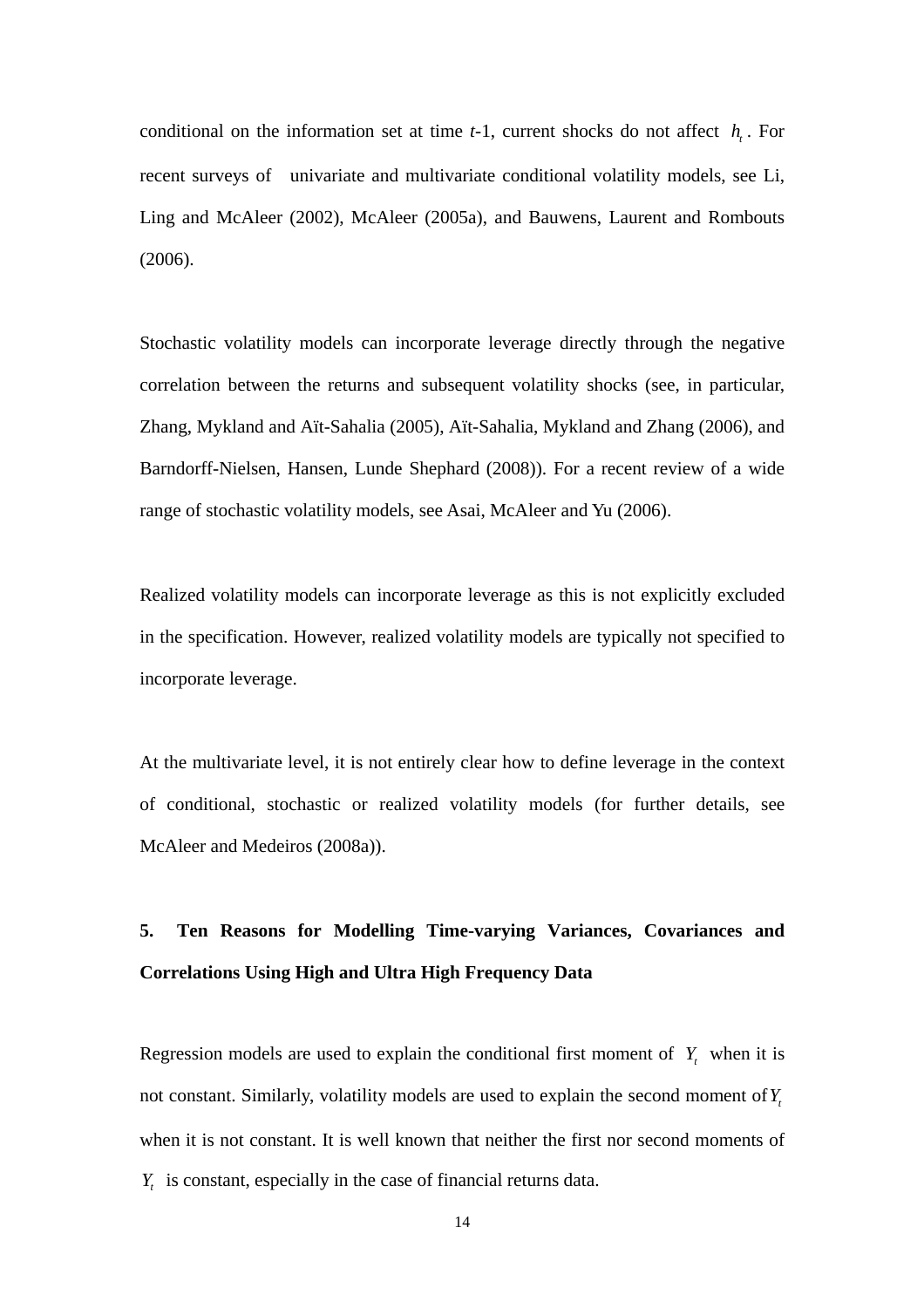Ten reasons for modelling time-varying variances, covariances and correlations using high frequency (namely, monthly, weekly, daily and hourly) and ultra high frequency (namely, minute and second) data are as follows:

(1) Volatility from high frequency data can be aggregated, whereas aggregated data at low frequencies typically display no volatility;

(2) Enables prediction of uncertainty regarding the imposition of tourism taxes on international tourist arrivals;

(3) Enables prediction of uncertainty regarding the imposition of environmental taxes on polluters;

(4) Enables prediction of risk in finance;

(5) Enables the prediction of dynamic correlations for constructing financial portfolios;

(6) Enables the computation of dynamic confidence intervals;

(7) Enables the computation of dynamic Value-at-Risk (VaR) thresholds;

(8) Enables the computation of dynamic confidence intervals for dynamic VaR thresholds;

(9) Enables the prediction of dynamic variances and covariances for constructing dynamic VaR thresholds for financial portfolios;

(10) Enables the derivation of a strategy for optimizing dynamic VaR.

## **6. The Ten Commandments for Optimizing Value-at-Risk and Daily Capital Charges**

Credit risk is the most important type of risk in terms of monetary value, while market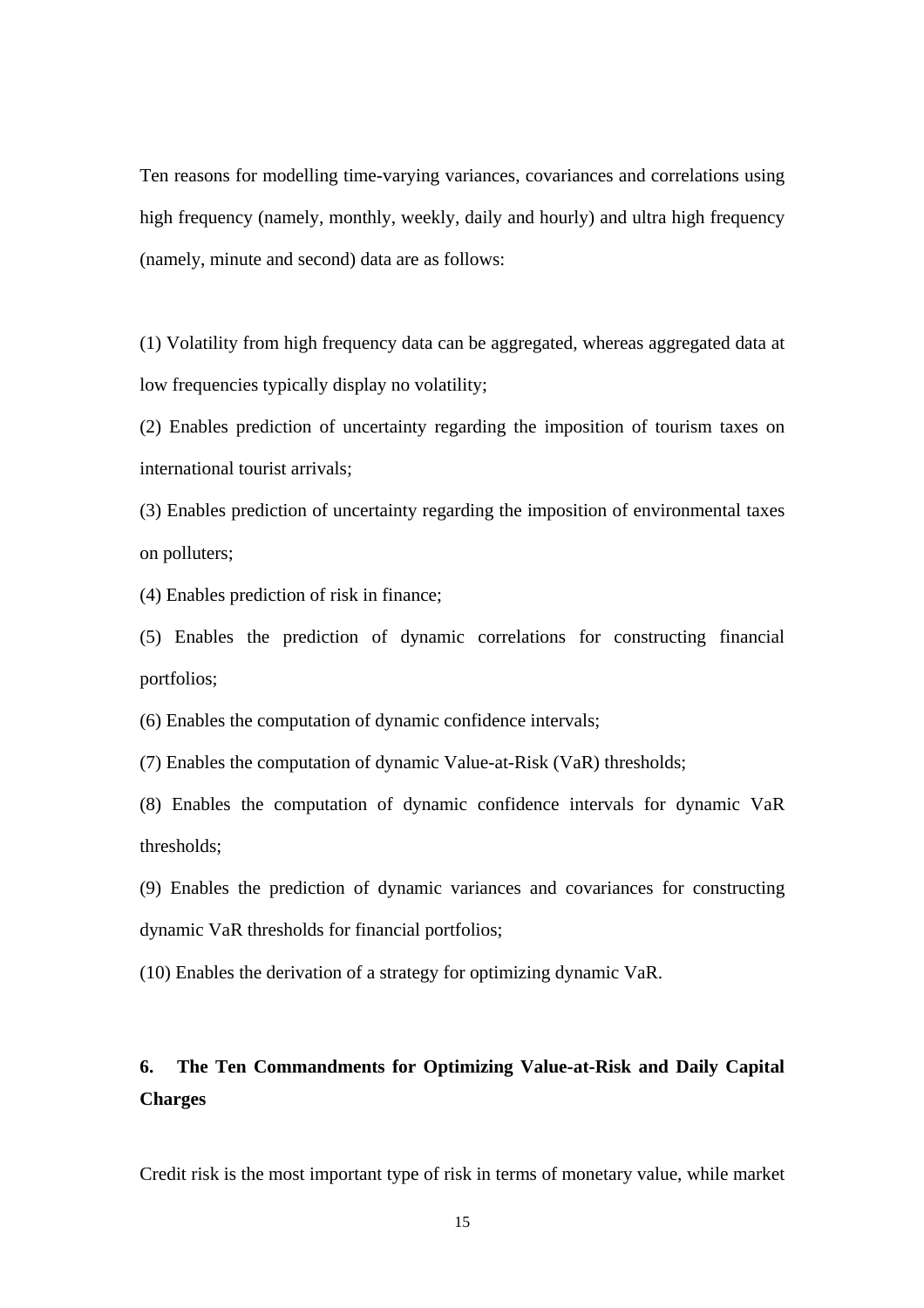risk is typically concerned with stocks and bonds, and related financial derivatives, as well as exchange rates and interest rates. Operational risk involves credit and market risk, as well as other operational aspects or risk.

For market, credit and operational risk, choose wisely from:

- **(C1) Conditional, stochastic and realized volatility.**
- **(C2) Symmetry, asymmetry and leverage.**
- **(C3) Dynamic correlations and dynamic covariances.**
- **(C4) Single index and portfolio models.**
- **(C5) Parametric, semiparametric and nonparametric models.**
- **(C6) Estimation, simulation and calibration of parameters.**
- **(C7) Assumptions, regularity conditions and statistical properties.**
- **(C8) Accuracy in calculating moments and forecasts.**
- **(C9) Optimizing threshold violations and economic benefits.**
- **(C10) Optimizing private and public benefits of risk management.**

The commandments progress from the theoretical to the practical. The remainder of this section briefly discusses each self-explanatory commandment.

### **(C1) Choose Wisely from Conditional, Stochastic and Realized Volatility**

Different volatility models provide different estimates and forecasts of risk, while different data frequencies lead to different choices of volatility model.

(i) Conditional volatility, which is typically used to model monthly and daily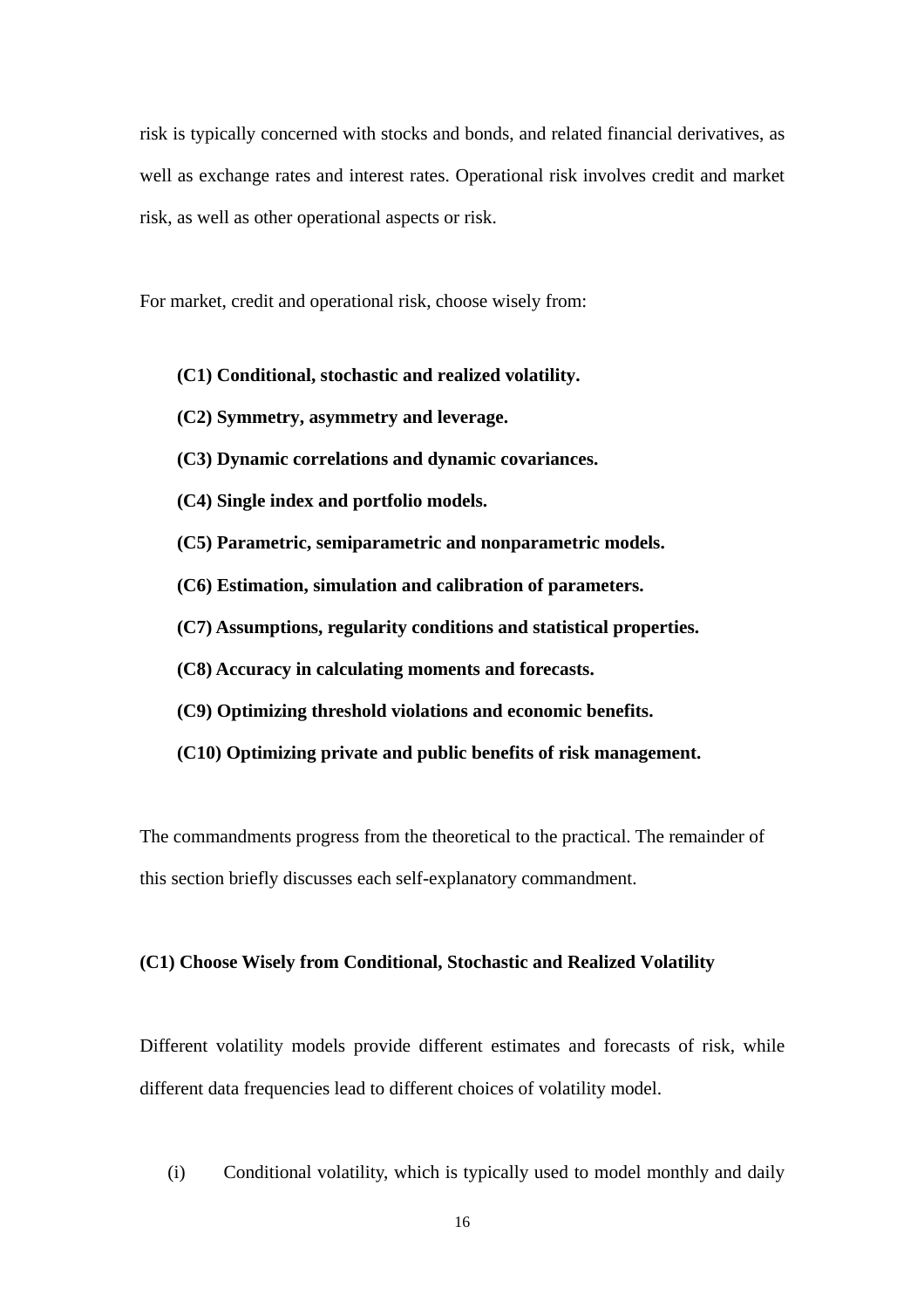data, is latent (see Li, Ling and McAleer (2002) and Bauwens, Laurent and Rombouts (2006) for recent reviews). The ease of computation, even for some multivariate models, as well as its availability in several widely used econometric software packages, has made this class of models very popular.

- (ii) Stochastic volatility is typically use to model and forecast daily data, and is also latent (see Asai, McAleer and Yu (2006) for a recent review of multivariate stochastic volatility models). A distinct advantage of stochastic volatility models is the incorporation of leverage, at least at the univariate level. However, the computational burden can be quite severe, especially for multivariate processes. Moreover, standard econometric software packages do not yet seem to have incorporated stochastic volatility algorithms.
- (iii) Realized volatility is observable, but is subject to measurement error (see McAleer and Medeiros (2008a) for a recent review). Such models are used to calculate observed volatility using tick data. The generated realized daily volatility measures are then typically modelled using a wide variety of long memory or fractionally integrated time series processes. It should be emphasized that microstructure noise (or measurement error) is a standard problem that arises where realized volatility is used as an estimate of daily integrated volatility.

### **(C2) Choose Wisely from Symmetry, Asymmetry and Leverage**

Distinguish carefully between asymmetry and leverage, and models that incorporate asymmetry and leverage, either by construction or through the use of parametric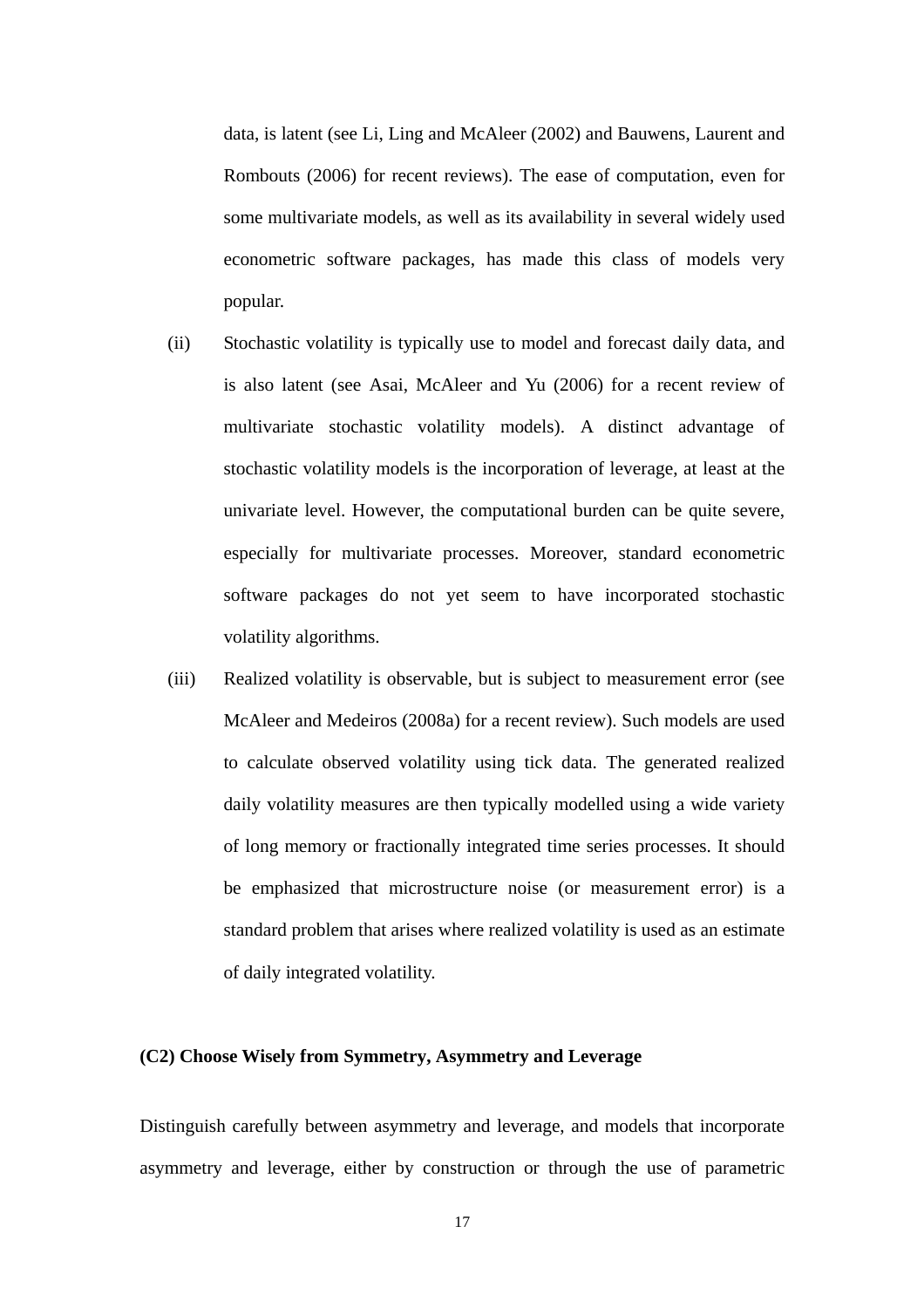restrictions.

Asymmetry is a straightforward concept, but leverage seems to be the subject of much misunderstanding in practice.

**Definition:** Asymmetry captures the different impacts of positive and negative shocks of equal magnitude on volatility.

**Definition:** Leverage captures the effects of negative (positive) shocks of equal magnitude on increasing (decreasing) the debt-equity ratio, thereby increasing (decreasing) subsequent volatility and risk (see Black (1976)).

Thus, leverage is a special case of asymmetry, with volatility decreasing progressively as returns shocks change progressively from negative to positive.

It follows that symmetry is the absence of asymmetry, including leverage. The widely used ARCH and GARCH models are symmetric.

Several popular models of volatility display asymmetry, though not necessarily leverage. For example, the GJR model of Glosten, Jagannathan and Runkle (1992) is asymmetric but does not display leverage (see McAleer, Hoti and Chan (2008) for a multivariate extension of the asymmetric GJR model, VARMA-AGARCH), while the EGARCH model of Nelson (1991) is asymmetric and can display leverage, depending on the signs of the coefficients relating to the size and sign effects.

In the context of stochastic volatility models, leverage is imposed through a negative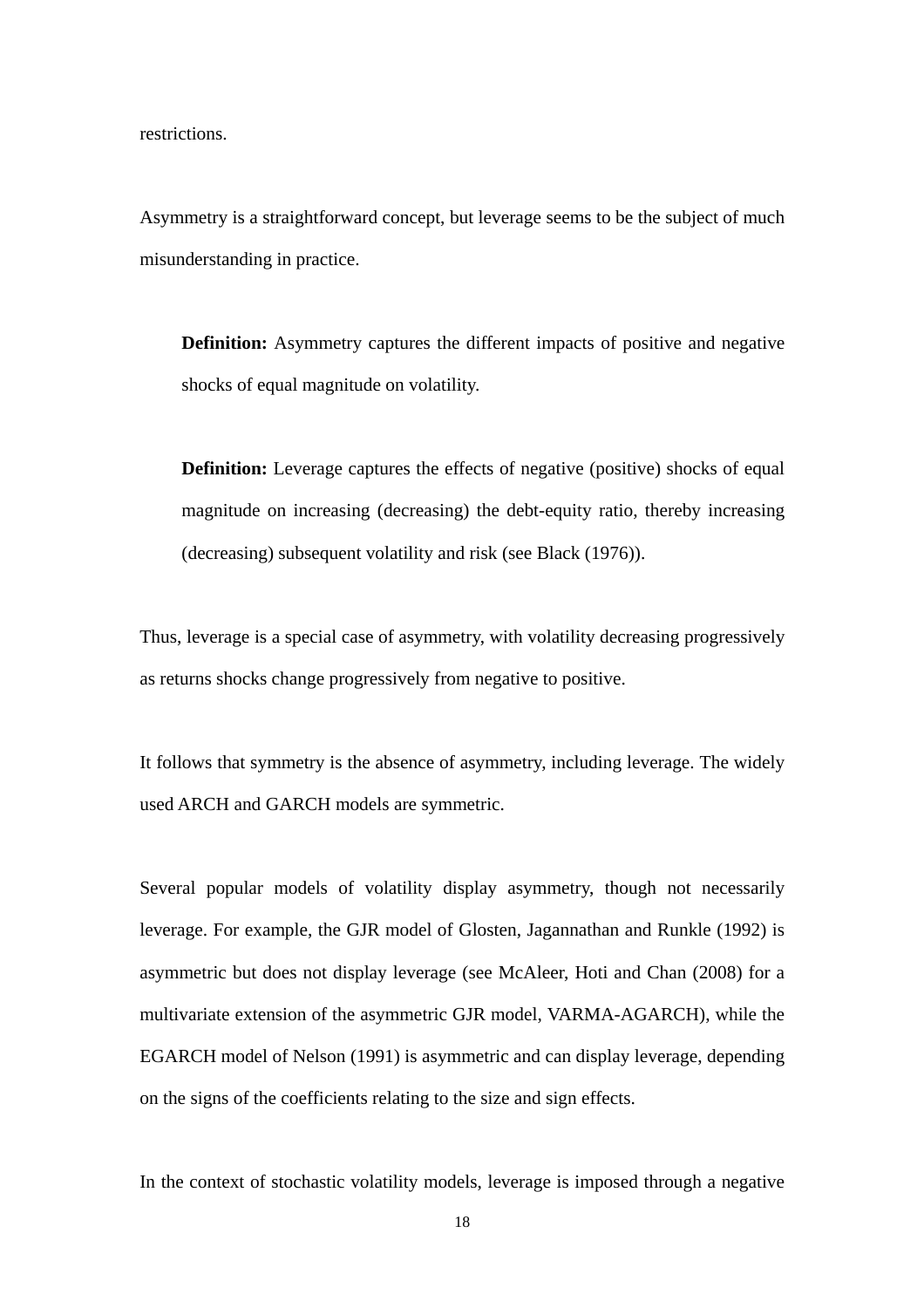correlation between returns and subsequent volatility shocks. There are many alternative types of asymmetry at the univariate and multivariate levels (see, for example, Asai and McAleer (2005, 2008c) and McAleer and Medeiros (2008b)).

Although realized volatility models may be modified to incorporate both intra- and inter-day leverage, this does not seem to have been accomplished to date.

Extensions of leverage to multivariate processes are somewhat more difficult.

#### **(C3) Choose Wisely between Dynamic Correlations and Dynamic Covariances**

Covariances and correlations are used to model relationships between pairs of assets for portfolio risk management:

Correlations are used in the construction of a portfolio. Consider two financial assets, X and Z:

- (a) correlation  $(X,Z) \rightarrow +1 \rightarrow$  specialize on the asset with the higher historical and/or expected returns;
- (b) correlation  $(X,Z) \rightarrow -1 \rightarrow$  hedge (or diversify);
- (c) correlation  $(X,Z) \to 0 \to \text{need}$  to balance risk and returns.

On the other hand, dynamic variances and covariances are used to calculate the VaR of a given portfolio.

As a multivariate extension of equation (3), consider the relationship between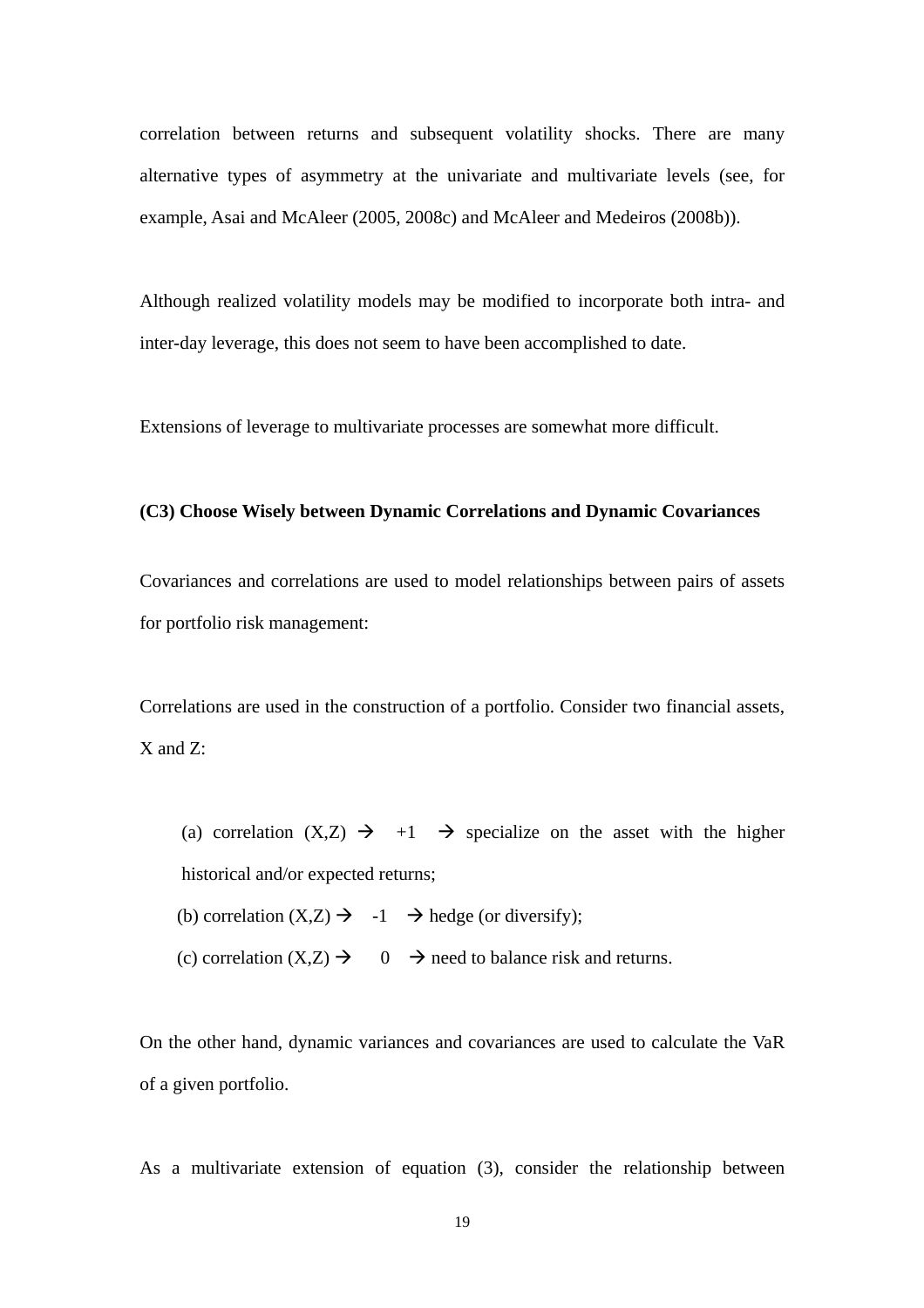covariances and correlations, as follows:

$$
Q_t = D_t \Gamma_t D_t,
$$
  
(5)

in which  $Q_t$  is the conditional covariance matrix,  $\Gamma_t$  is the conditional correlation matrix, and  $D_t$  is the diagonal matrix of conditional standard deviations, namely  $\sqrt{h_{it}}$ , where

$$
h_{it} = \omega_i + \alpha_i \varepsilon_{i,t-1}^2 + \beta_i h_{i,t-1},
$$

and  $i=1,\ldots,m$  is the number of assets in the portfolio.

The matrix  $Q_t$  is used to calculate VaR forecasts, while the matrix  $\Gamma_t$  is used to construct and update portfolios.

It should be emphasized that  $Q_t$  can be modelled directly, as in the BEKK model of Engle and Kroner (1995), or indirectly through modelling  $\Gamma$ <sub>t</sub>, and using (5), such as using the dynamic conditional correlation (DCC) model of Engle (1992), of which the constant conditional correlation (CCC) model of Bollerslev (1990) is a special case (for an application of the scalar BEKK versus indirect DCC models, see Caporin and McAleer (2008)).

The BEKK model is given as follows: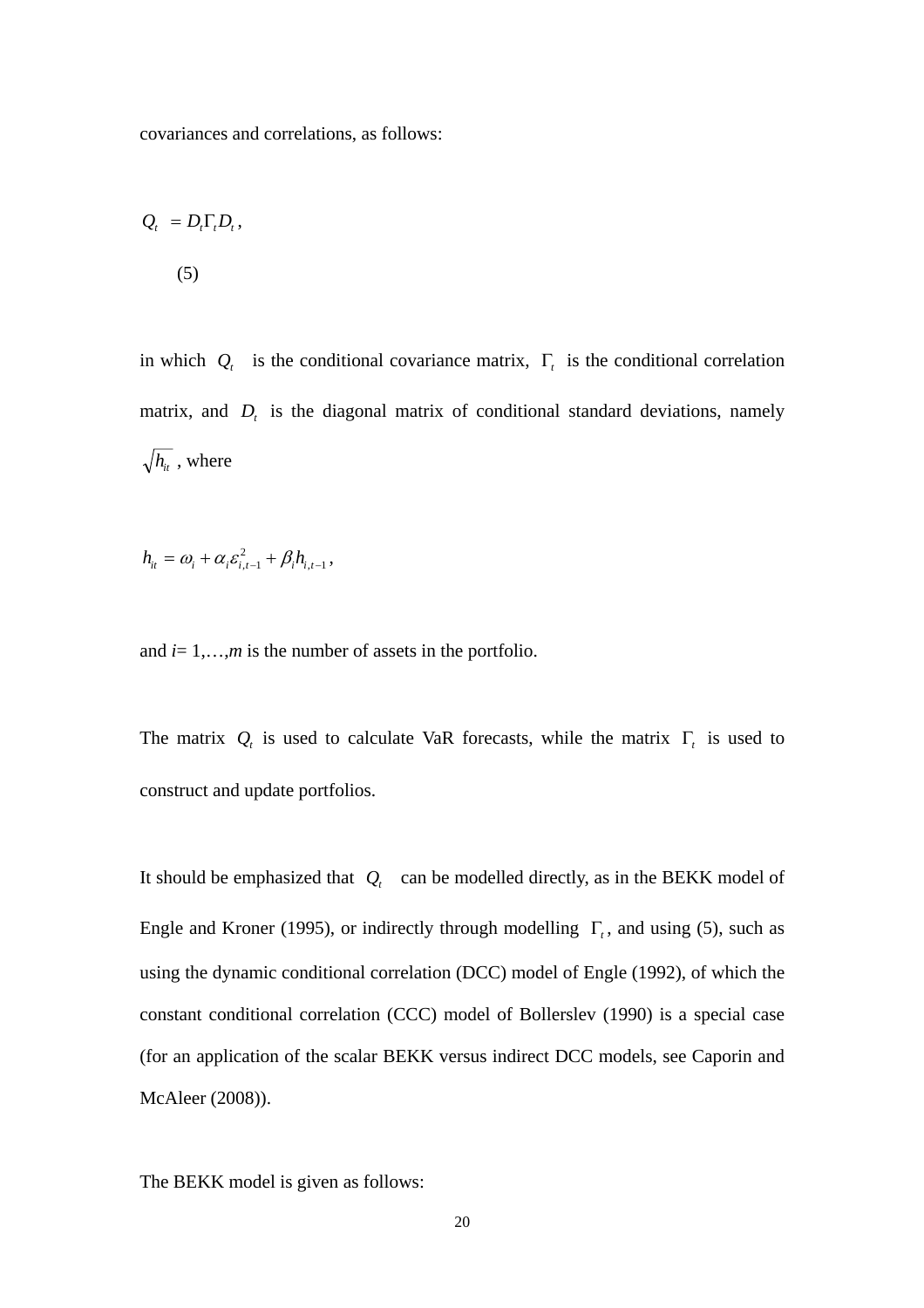$$
Q_t = QQ' + A\varepsilon_{t-1}\varepsilon_{t-1}A' + BQ_{t-1}B',\tag{6}
$$

where  $Q_t$ ,  $Q$ ,  $A$ ,  $B$  are *m* dimensional matrices. It is clear that the specification in (6) guarantees a positive definite covariance matrix. However, as the dimensions of the three parameter matrices, namely  $Q$ ,  $A$ ,  $B$ , are the same as for  $Q_t$ , a computational difficulty can arise frequently in the BEKK model of  $Q_t$  as it suffers from the so-called "curse of dimensionality" in having far too many parameters.

It follows from (5) that

$$
\Gamma_t = D_t^{-1} Q_t D_t^{-1},\tag{7}
$$

so that  $\Gamma$ <sub>t</sub> can be modelled directly, or indirectly through modelling  $Q$ <sub>t</sub>. A parsimonious model of Γ*t* is given in the DCC model, as follows:

$$
\Gamma_{t} = (1 - \theta_{1} - \theta_{2}) + \theta_{1} \eta_{i,t-1} + \theta_{2} \Gamma_{t-1},
$$
\n(8)

where  $\theta_1$ ,  $\theta_2$  are scalar parameters. As the specification does not guarantee that the elements along the main diagonal are all unity, and all of the off-diagonal terms lie in the range [-1, 1], Engle (2002) standardizes the matrix in (8) so that the elements satisfy the definition of a conditional correlation.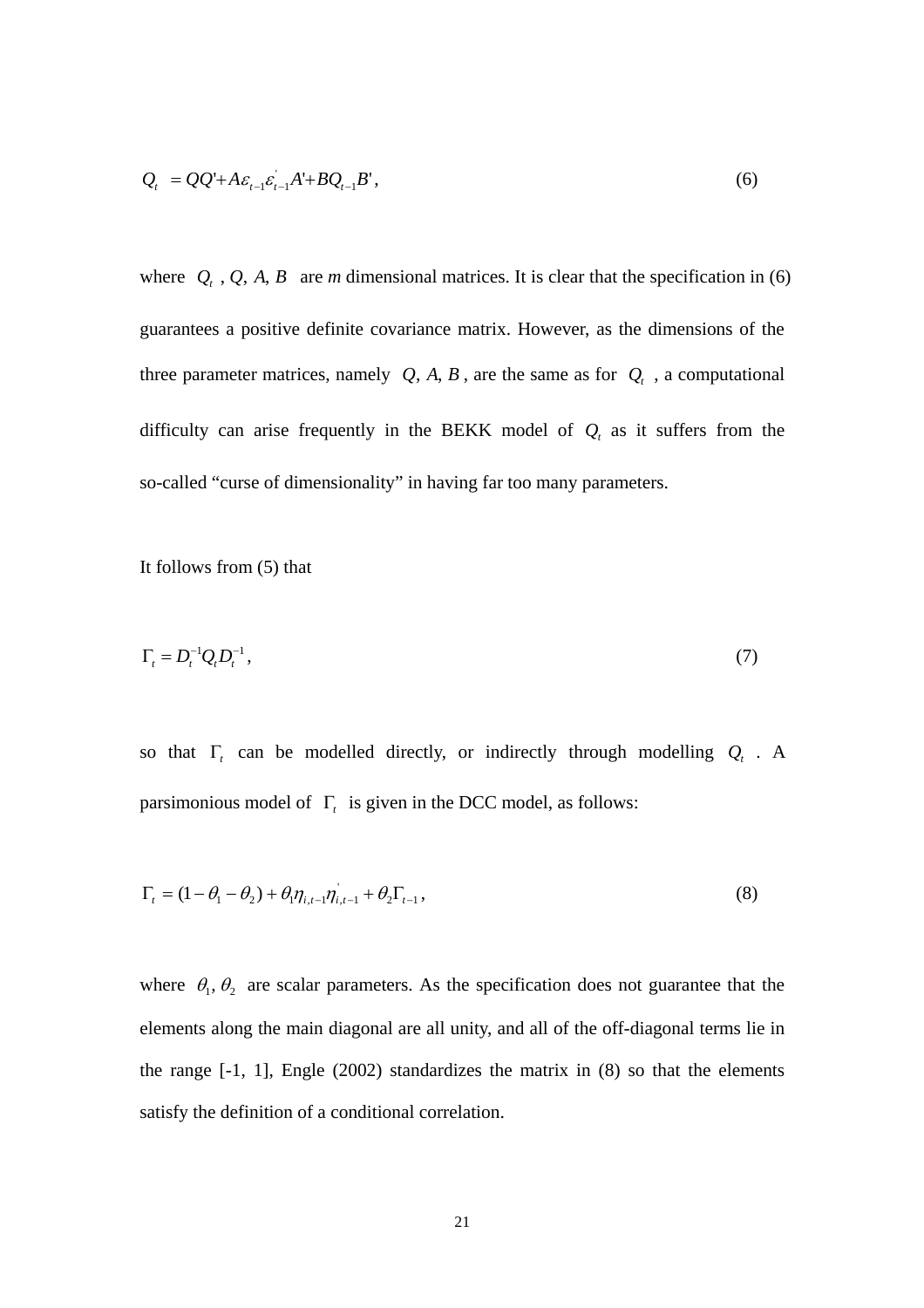Although the DCC model is parsimonious in terms of parameters, a common empirical finding, especially for stock indexes, is that the long run conditional correlation matrix is constant (namely,  $\theta_1 = 0$ ,  $\theta_2 = 1$ ), with the outcome being that news has little practical effect in changing the purportedly dynamic conditional correlations. This is not altogether surprising as, apart from the positive diagonal elements in a matrix version of DCC (see, for example, the GARCC model of McAleer, Chan, Hoti and Lieberman (2008)), the off-diagonal terms of the coefficient matrix can be positive or negative. The imposition of an unrealistic constraint that all the elements of the matrix are the same constant has the effect of making  $\theta_1$  very close to zero and  $\theta_2$  very close to unity, especially for a portfolio with a large numbers of assets. This practical problem associated with DCC is alleviated with various extensions of the the model, such as GARCC.

Dynamic correlations have recently been developed for multivariate stochastic volatility models using the Wishart distribution (see Asai and McAleer (2008b)), but the computational burden can be quite severe.

To date there does not seem to have been any research undertaken on modelling the dynamic correlations for pairs of standardized residuals for multivariate realized volatility models.

#### **(C4) Choose Wisely between Index and Portfolio Models**

Estimation and forecasting of VaR thresholds of a portfolio requires estimation and forecasting the variance and covariances of portfolio returns. Volatility models can be used to estimate the variance of portfolio returns either by (1) fitting a univariate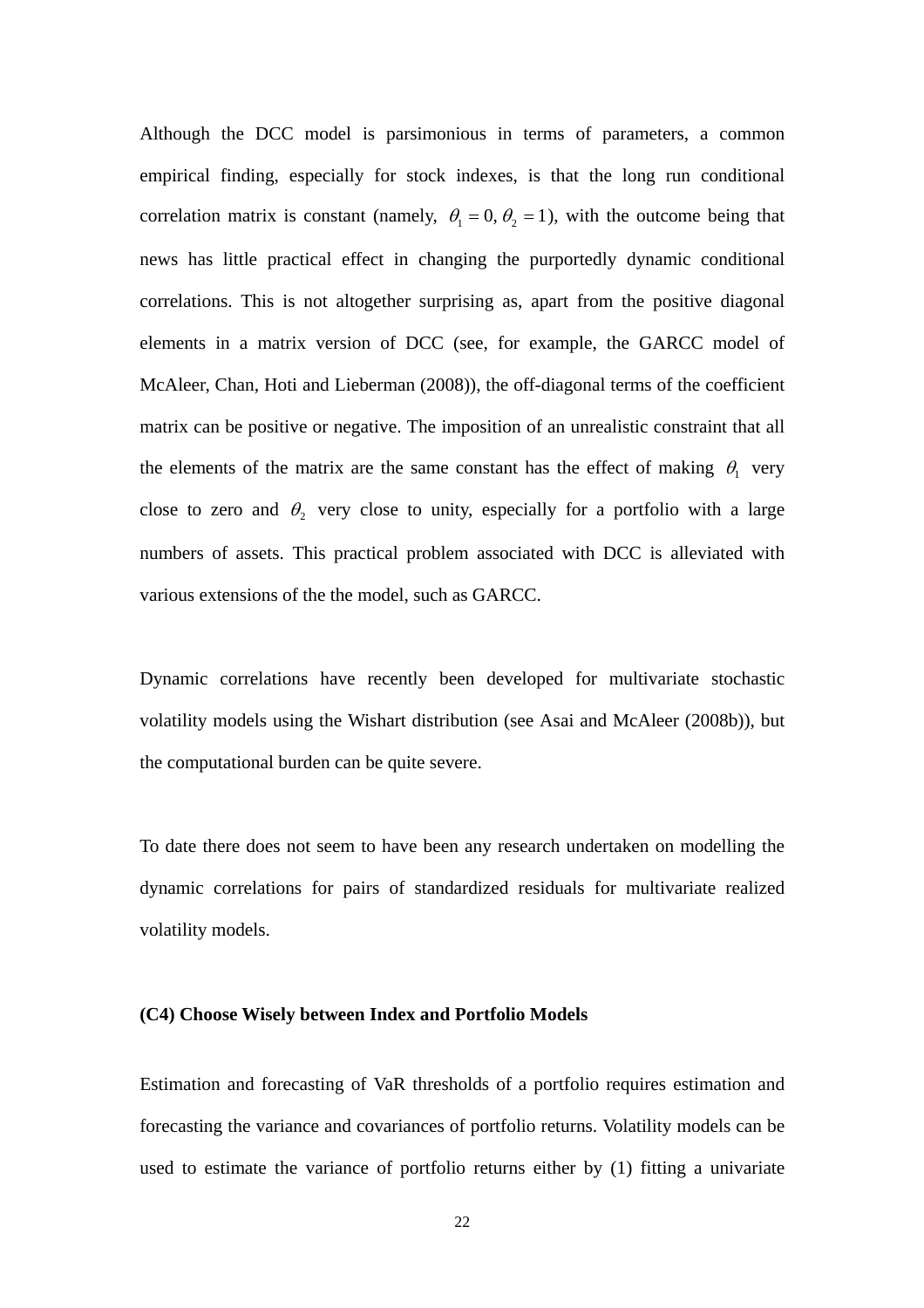volatility model to the portfolio returns (hereafter called the single index model (see McAleer and da Veiga (2008a, 2008b)); or (2) using a multivariate volatility model to forecast the conditional variance of each asset in the portfolio to calculate the forecasted portfolio variance (hereafter called the portfolio model). Asai and McAleer (2008b) have extended the idea of a portfolio index model to a multivariate GARCH process.

The central issue is the signal to noise ratio. Single index models require only a univariate model to calculate the variance of the single index, and hence require no covariances or correlations. There is little signal, but there is also little noise. Portfolio models have a lot of signal because of all the pairs of covariances and correlations, but there is also a lot of noise in the estimated parameters or coefficients.

As an illustration in the case of two assets, let  $y_t = \lambda x_t + (1 - \lambda)z_t$ ,

where

 $y_t$  = single index return to the portfolio of two assets,

 $x_t$  = return to financial asset,  $X_t$ 

 $z_t$  = return to financial asset,  $Z_t$ 

 $\lambda x_t + (1 - \lambda)z_t$  = portfolio return on two assets,

1  $h_{yt} = \omega_y + \alpha_y \varepsilon_{yt-1}^2 + \beta_y h_{yt-1}$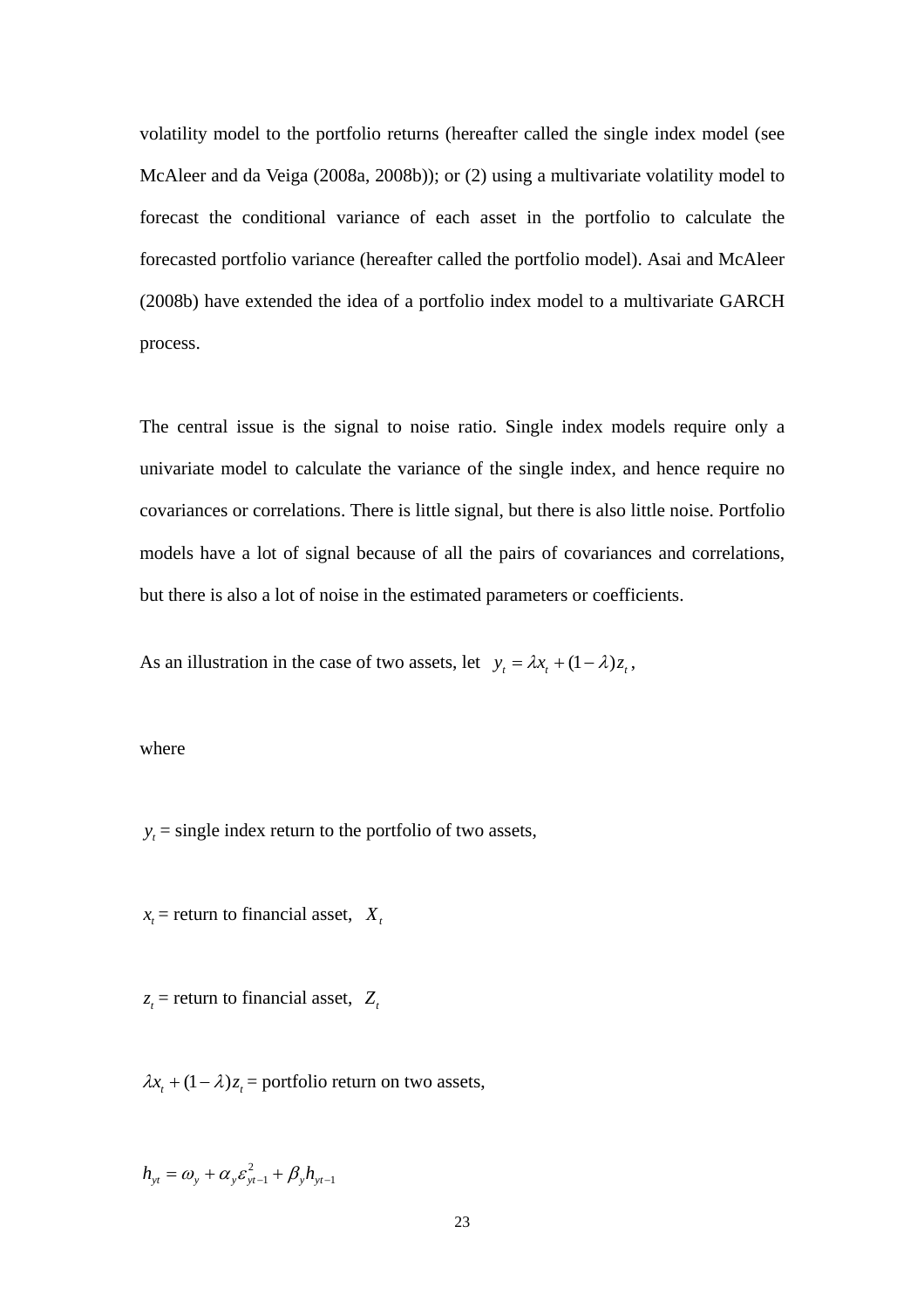$$
h_{xt} = \omega_x + \alpha_x \varepsilon_{xt-1}^2 + \beta_x h_{xt-1}
$$
  
\n
$$
h_{zt} = \omega_z + \alpha_z \varepsilon_{zt-1}^2 + \beta_z h_{zt-1}
$$
  
\n
$$
h_{xt} = \omega_{xz} + \alpha_{xz} \varepsilon_{xt-1} \varepsilon_{zt-1} + \beta_{xz} h_{xt-1}.
$$

As the two conditional variances and single covariance are estimated, it follows that:

$$
h_{\mathsf{y}t} \neq \lambda^2 h_{\mathsf{x}t} + (1 - \lambda)^2 h_{\mathsf{z}t} + 2\lambda (1 - \lambda) h_{\mathsf{x}t},
$$

even though

$$
\text{var}(y_t) = \lambda^2 \, \text{var}(x_t) + (1 - \lambda)^2 \, \text{var}(z_t) + 2\lambda (1 - \lambda) \, \text{cov}(x_t, z_t) \, .
$$

Therefore, the single index and portfolio approaches can lead to different results when the time-varying variances and covariances are estimated.

The number of covariances increases dramatically with *m*, the number of assets in the portfolio. Thus, for *m* = 2, 3, 4, 5, 10, 20, 30, 40, 50, 100, the number of covariances is 1, 3, 6, 10, 45, 190, 435, 780, 1225 and 4950, respectively. This increases the computational burden significantly, unless some structure can be imposed to increase parsimony.

## **(C5) Choose Wisely from Parametric, Semiparametric and Nonparametric Models**

Conditional volatility is latent, and conditional volatility models are typically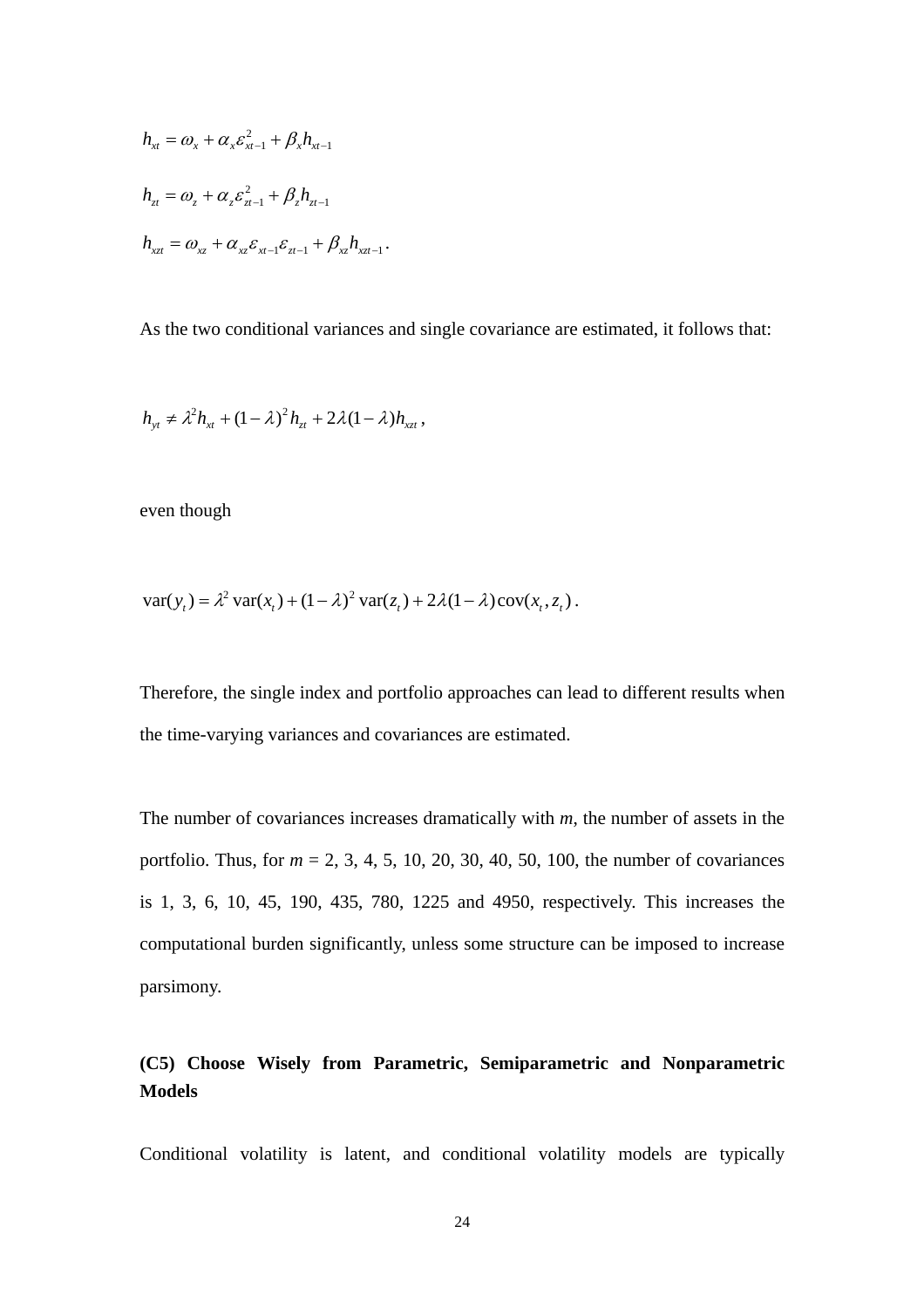semiparametric or parametric.

Stochastic volatility is latent, and stochastic volatility models are typically parametric.

Realized volatility is observable, and realized volatility models are nonparametric.

Each type of model typically has an optimal method of estimation, as follows:

(1) Conditional volatility models are typically estimated by the maximum likelihood (ML) method when the standardized residuals are normally distributed, or by the quasi-maximum likelihood (QML) method when they are not normal (for further details, see Li, Ling and McAleer (2002) or Bauwens, Laurent and Rombouts (2006);

(2) Stochastic volatility models are typically estimated by the Bayesian Markov Chain Monte Carlo (MCMC), Monte Carlo Likelihood (MCL), Empirical Likelihood (EL), or Efficient Method of Moments (EMM) methods (for further details, see Asai, McAleer and Yu (2006));

(3) Realized volatility models are typically estimated by nonparametric methods (for detailed analyses, see Zhang, Mykland and Aït-Sahalia (2005), Aït-Sahalia, Mykland and Zhang (2006), and Barndorff-Nielsen, Hansen, Lunde Shephard (2008); for recent reviews of the literature, see Bandi and Russell (2007) and McAleer and Medeiros (2008a)).

### **(C6) Choose Wisely from Estimation, Simulation and Calibration of Parameters**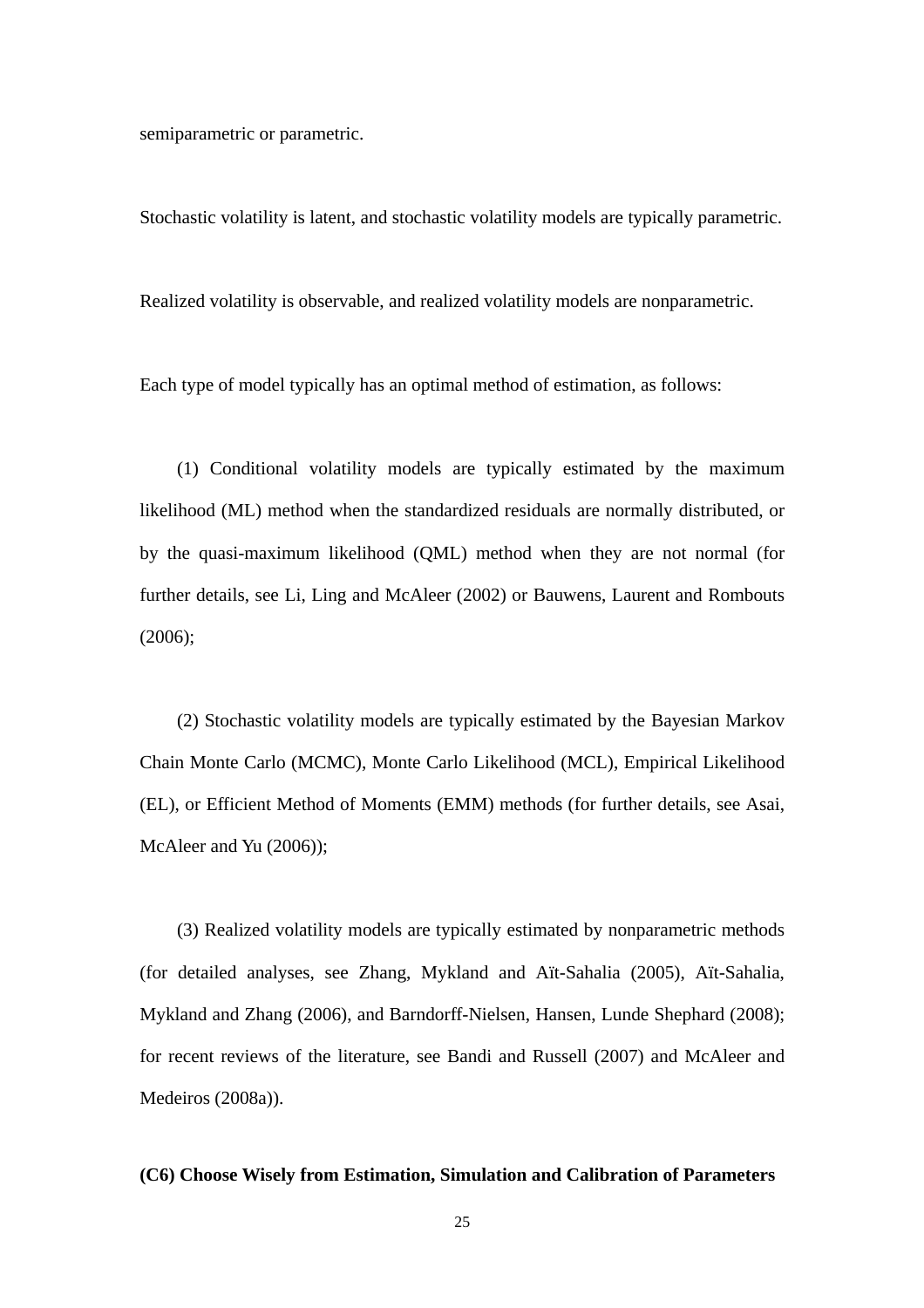Riskmetrics<sup>TM</sup> calibrates the parameters in both univariate and multivariate models, and hence is concerned with forecasting volatility. As there are no estimated parameters, there are no standard errors, and there can be no inference.

Conditional volatility models are concerned with estimation and forecasting. The statistical properties of consistency and asymptotic normality for univariate and multivariate conditional volatility models are now well established in the literature (see, for example, Ling and McAleer (2002a, 2002b, 2003)).

Stochastic volatility models are concerned with simulation and forecasting. As the Bayesian MCMC, MCL, EL or EMM methods are typically used for estimation, the small sample or asymptotic properties of the estimators are well known.

Realized volatility models are based on nonparametric estimation methods, and their asymptotic properties are well known. Large samples are typically required for the use of nonparametric methods. In analyzing ultra high frequency tick data on financial returns, very large samples are usually available.

## **(C7) Choose Wisely from Assumptions, Regularity Conditions and Statistical Properties**

It is essential to distinguish between assumptions and regularity conditions that are derived from the assumptions of the underlining model.

Assumptions are required to obtain the moment conditions (otherwise known as regularity conditions), especially the second and fourth moments, as well as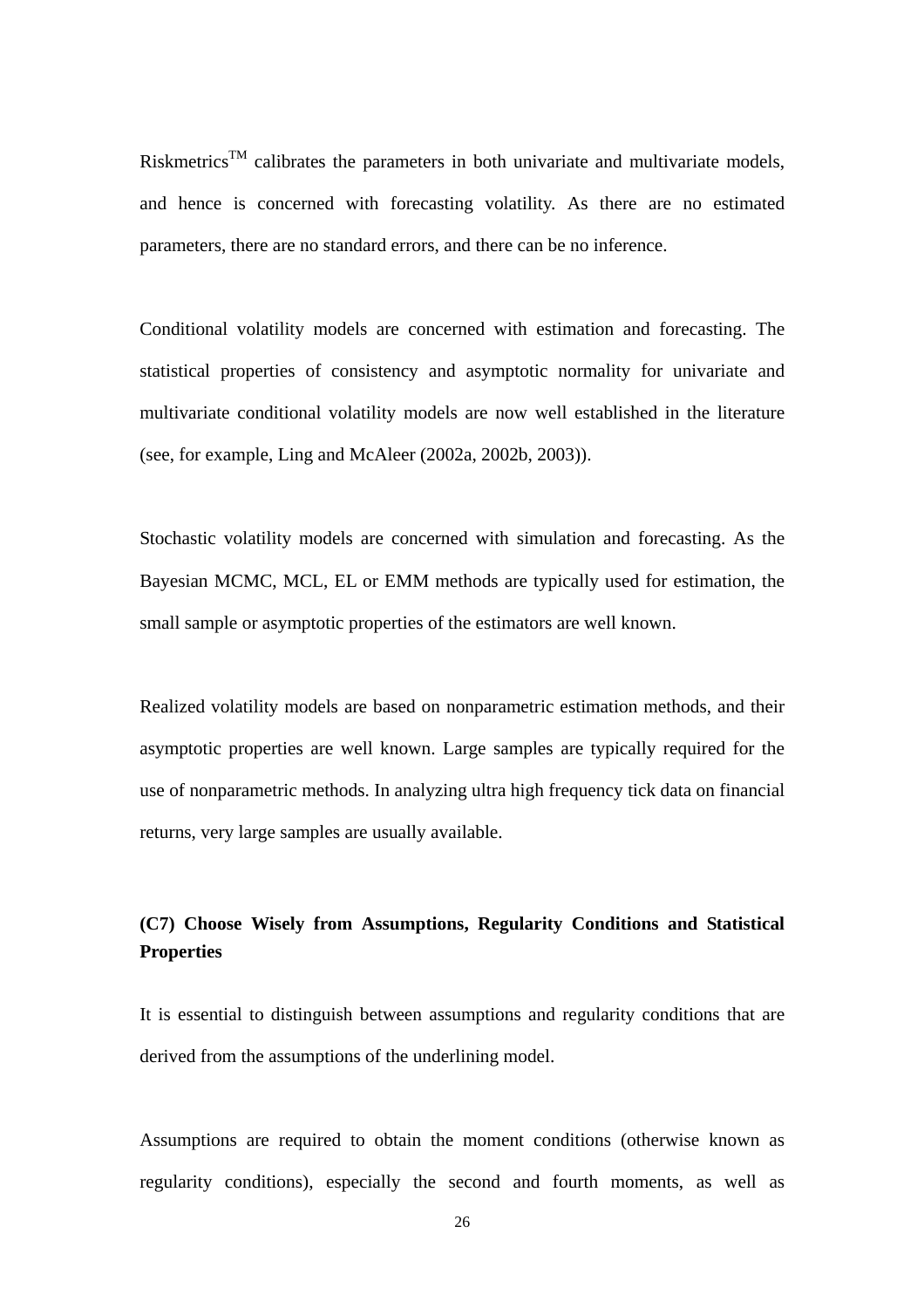log-moments. Moment conditions are required to obtain the statistical properties of consistency and asymptotic normality, thereby also providing diagnostic checks of the model.

The regularity conditions for univariate and multivariate GARCH models are now well known in the literature. The log-moment conditions for GARCH(1,1) and GJR(1,1) were established by Lee and Hansen (1994) and McAleer, Chan and Marinova (2007), respectively, and the second and fourth moments for the multivariate extensions of GARCH and GJR, namely the VARMA-GARCH and VARMA-AGARCH models, by Ling and McAleer (2003) and McAleer, Hoti and Chan (2008)). The statistical properties of BEKK were established by Jeantheau (1998) and Comte and Lieberman (2003), and for a generalization of DCC, namely the Generalized Autoregressive Conditional Correlation (GARCC) model, by McAleer, Chan, Hoti and Lieberman (2008).

The Bayesian statistical properties of the univariate and multivariate stochastic volatility models are well known, as they are also for realized volatility models.

#### **(C8) Choose Wisely between Accuracy in Calculating Moments and Forecasts**

Derive appropriate measures to determine the accuracy of estimates and forecasts, including economic benefits, and evaluate dynamic checks of second moments and log-moment conditions for univariate and multivariate conditional volatility models.

The moment and log-moment conditions should be calculated as diagnostic checks of the underlying volatility models. The second moment conditions for univariate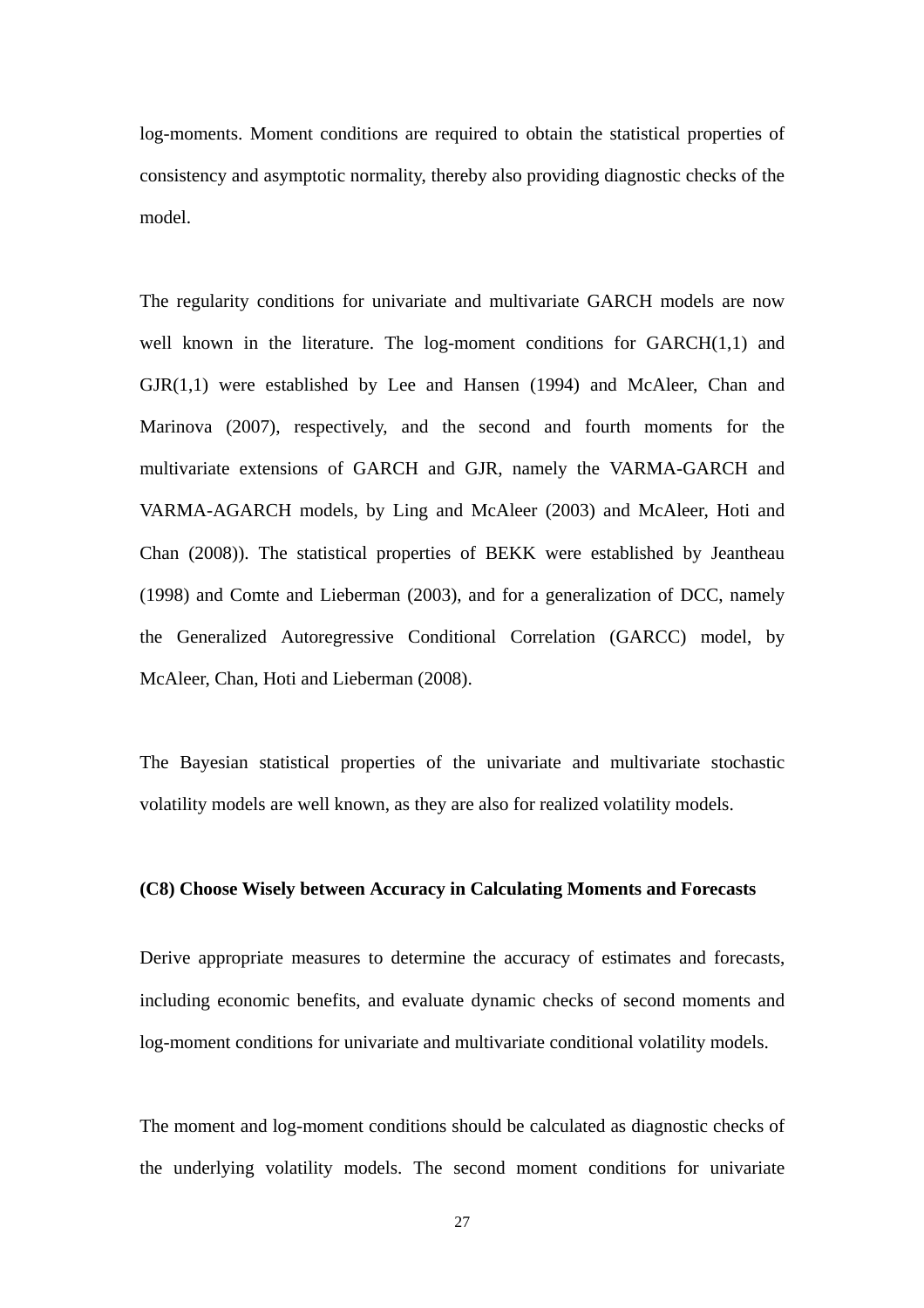GARCH and GJR are straightforward to calculate, but the log-moments are typically not calculated. The corresponding moment and log-moment conditions for multivariate processes are typically ignored in practice. Moment conditions are not necessary for the EGARCH model as it is a function of the standardized residuals rather than the unconditional returns shocks.

Typically, only the second moment conditions for univariate ARCH and GARCH models are checked, despite the ease of computing the log-moment conditions for GARCH(1,1) and GJR(1,1) (see Lee and Hansen (1994) and McAleer, Chan and Marinova (2007), respectively.

The accuracy of estimating models of the respective underlying processes should be weighed against any improvements in forecasting performance.

# **(C9) Choose Wisely between Optimizing Threshold Violations and Economic Benefits**

As the daily capital charge is to be minimized with respect to both *k* and VaR, when the estimated volatility increases, the penalty from violation (*k*) tends to decrease, while VaR increases, with the end result being that capital charges increase.

Similarly, when the estimated volatility decreases, the penalty from violation (*k*) tends to increase, while VaR decreases, with the end result being that capital charges decrease.

Therefore, daily capital charges should be minimized, and economic benefits should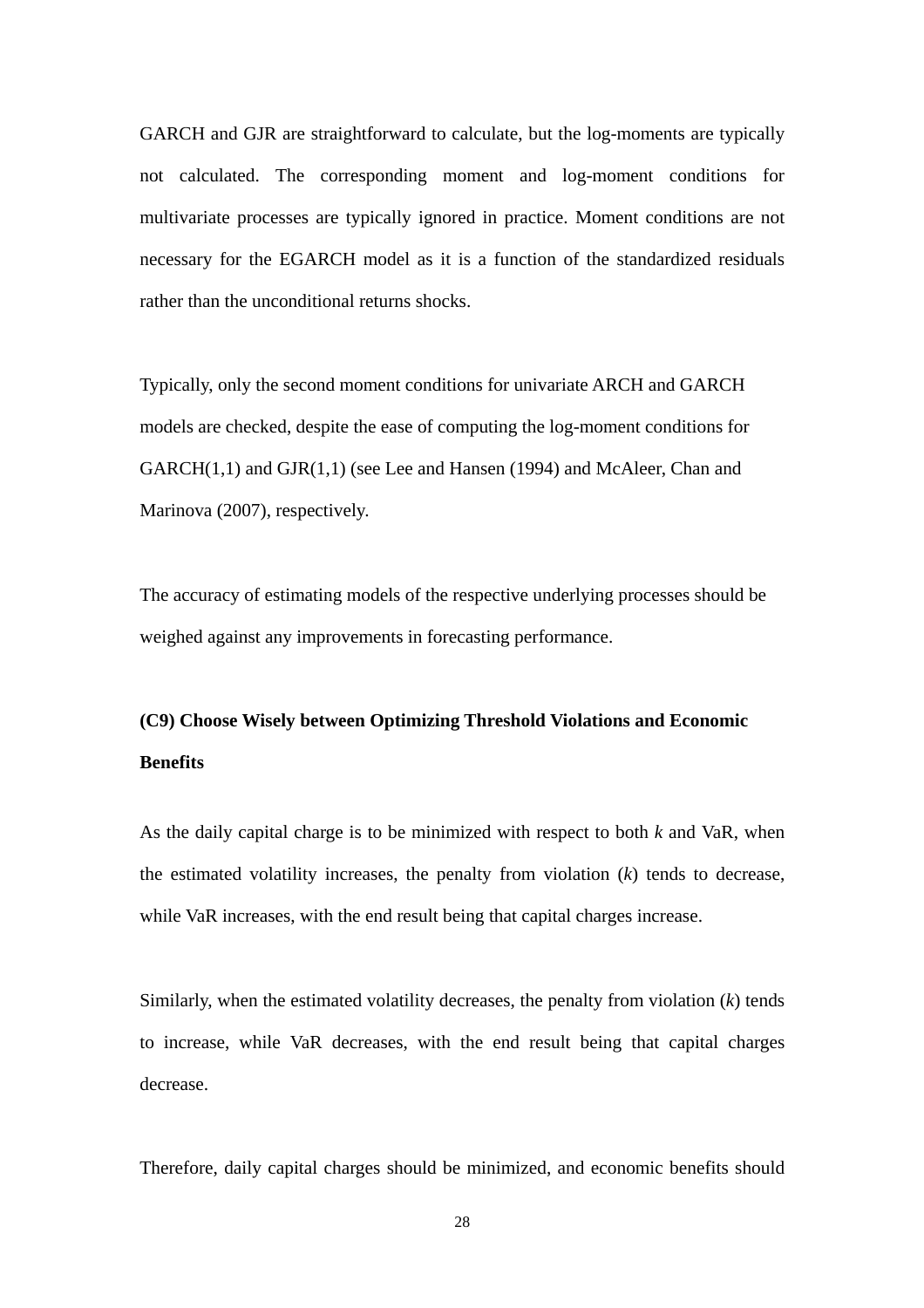be maximized, using *k* and VaR as an endogenous decision variables.

Tables 2 and 3 make it clear that increasing the number of violations leads to lower mean daily capital charges across all the volatility models considered, and for both the single index and portfolio approaches.

The Basel II penalty structure would seem to be too lenient for violations, especially for large violations, as the penalty structure focuses on the number, rather than the number and magnitude, of violations in (1).

A strategy to minimize daily capital charges has been devised by McAleer, Jiménez-Martin and Peréz-Amaral (2008), with *k* and VaR as endogenous choice variables. The strategy seems to work much better than treating *k* as exogenous.

In short, there is a need to change the penalty structure under the Basel Accord, otherwise there is likely to be continuing excessively high risk taking.

# **(C10) Choose Wisely between Optimizing Private and Public Benefits of Risk Management**

In summary, ADIs should balance violations (which may be crucial to avoid for public relations purposes) against daily capital charges.

As the regulations stand at present, the Basel II Accord would seem to encourage risk taking as the penalties for violations are exceedingly low, and hence would seem to favour violations rather than managing and monitoring excessive risk taking (see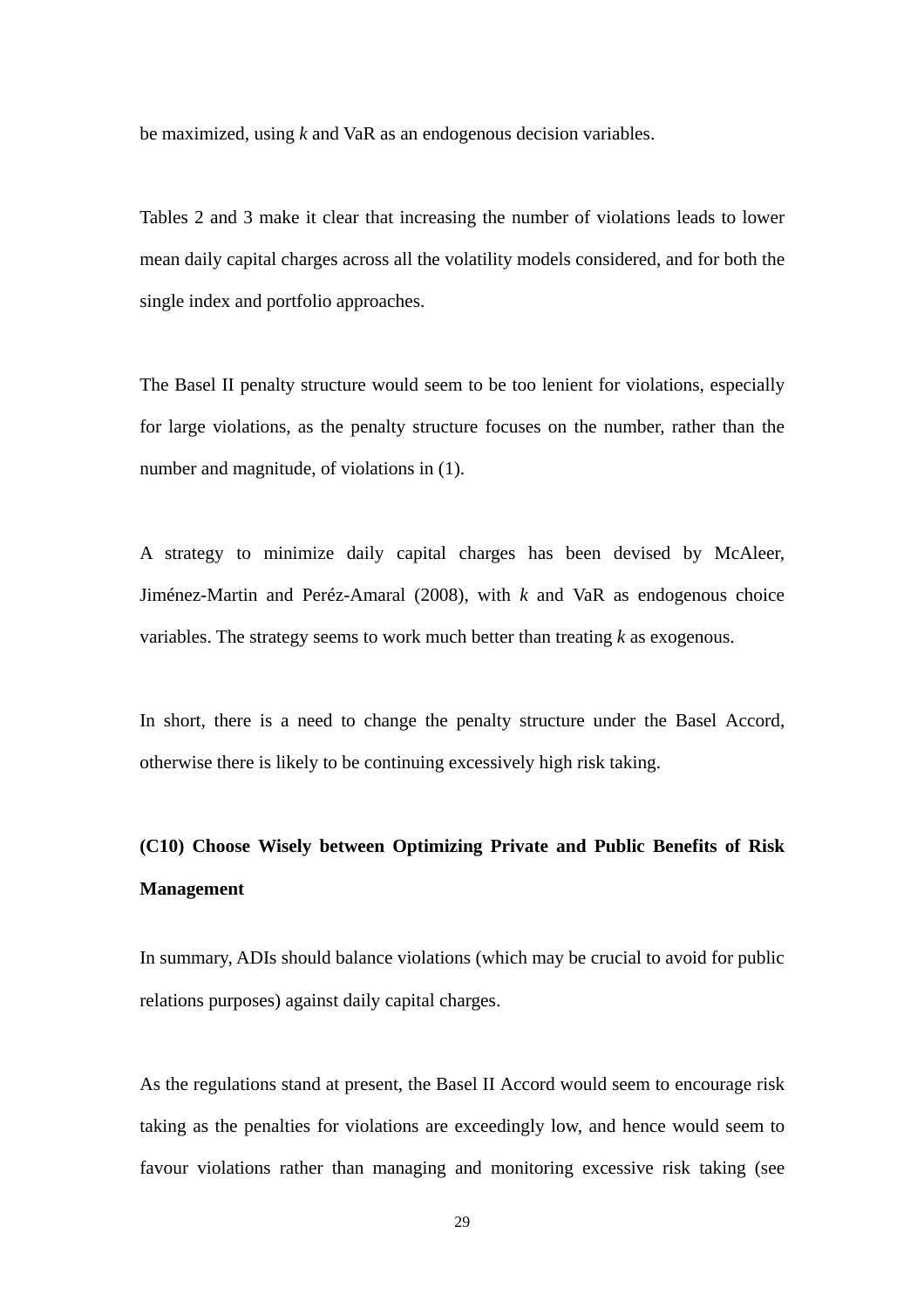Tables 2 and 3).

It is essential to determine whether increasing the number of violations, which subsequently leads to lower mean daily capital charges, is in the public interest in terms of monitoring and managing excessive risk and VaR.

There is an urgent requirement to balance risk taking with prudent self regulation or government regulation in the banking and finance industry (as seen earlier in the 2003 remarks by Alan Greenspan). There may, in fact, be moral hazard in self regulation in the banking and finance industry, as qualified by Greenspan in 2003, especially in terms of federal guarantees of private debt.

The financial meltdown in September and October 2008 (and still counting) demands more careful and responsible regulation of the industry.

### **7. Concluding Remarks**

The largely self-regulated management of excessive risk taking in the world of banking and finance has led to the worst financial disaster in September-October 2008 since the market collapse of 1929. Government and private regulation of credit risk, which is the most important type of risk in terms of monetary value, and market risk, which is typically concerned with stocks and bonds, related financial derivatives, and exchange rates and interest rates, have been found to be largely inadequate.

This paper analysed market risk management and monitoring under the Basel II Accord, and presented the optimization problem facing authorized deposit-taking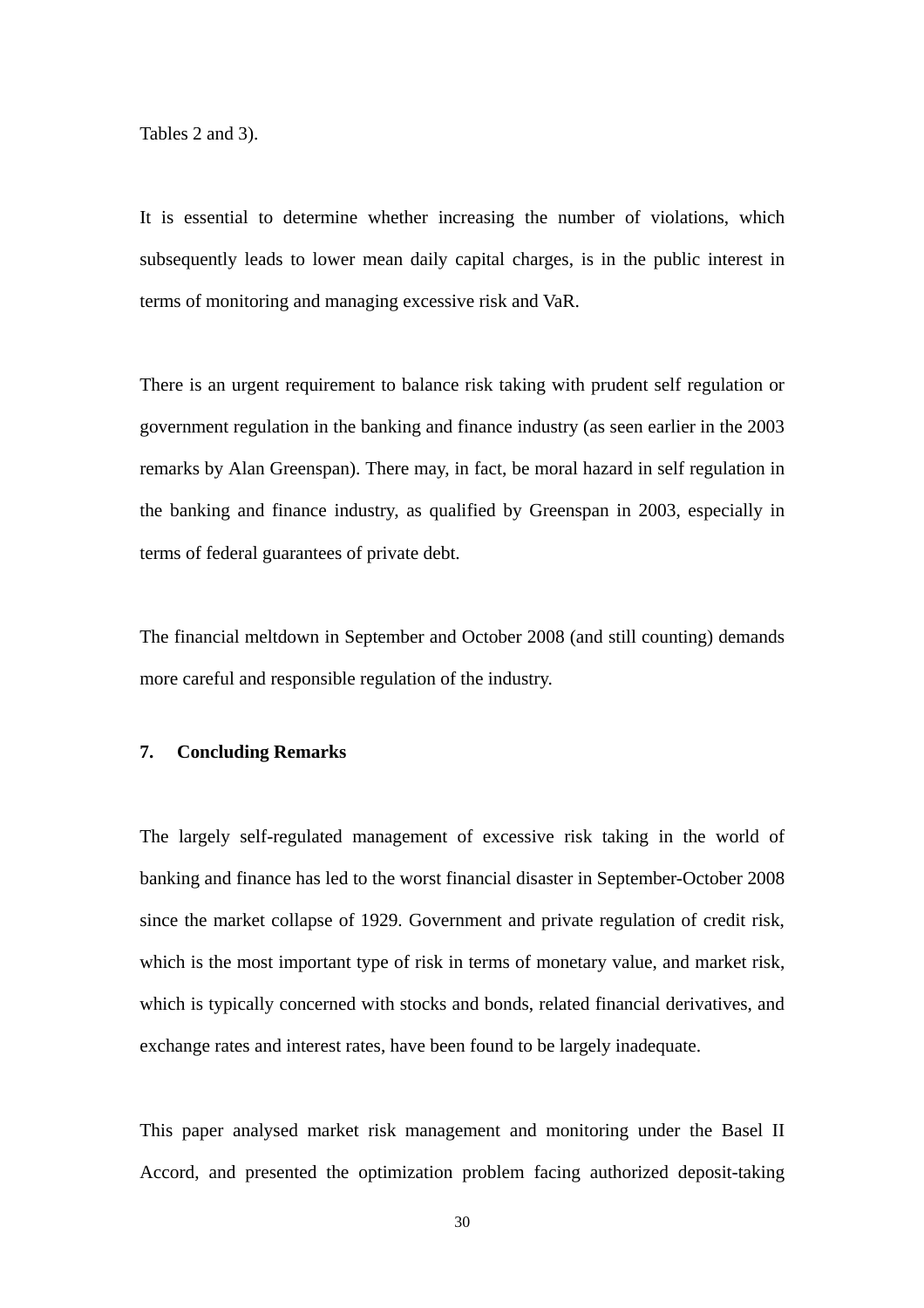institutions. Ten reasons for modelling time-varying variances, covariances and correlations using high and ultra high frequency data were given, and the Ten Commandments for optimizing Value-at-Risk (VaR) and daily capital charges were analysed. As the Basel II Accord would seem to encourage risk taking at the expense of providing accurate measures and forecasts of risk and VaR, the paper gave some idiosyncratic suggestions and guidelines regarding how improvements might be made regarding optimal strategies for risk monitoring and management, especially when there is a strong and understandable movement into holding and managing cash than in dealing with risky financial investments.

### **8. Epilogue**

"Rules are made to be broken." **Anonymous** 

"Ignore all rules." **Anonymous** 

"One of the quickest ways to break something is to fix it when it ain't broken." **Anonymous** 

**Butch Cassidy:** "Every day you get older. Now that's a law." **Butch Cassidy and the Sundance Kid**

**Etta Place**: "Do you know what you're doing?" **Butch Cassidy**: "Theoretically." **Butch Cassidy and the Sundance Kid**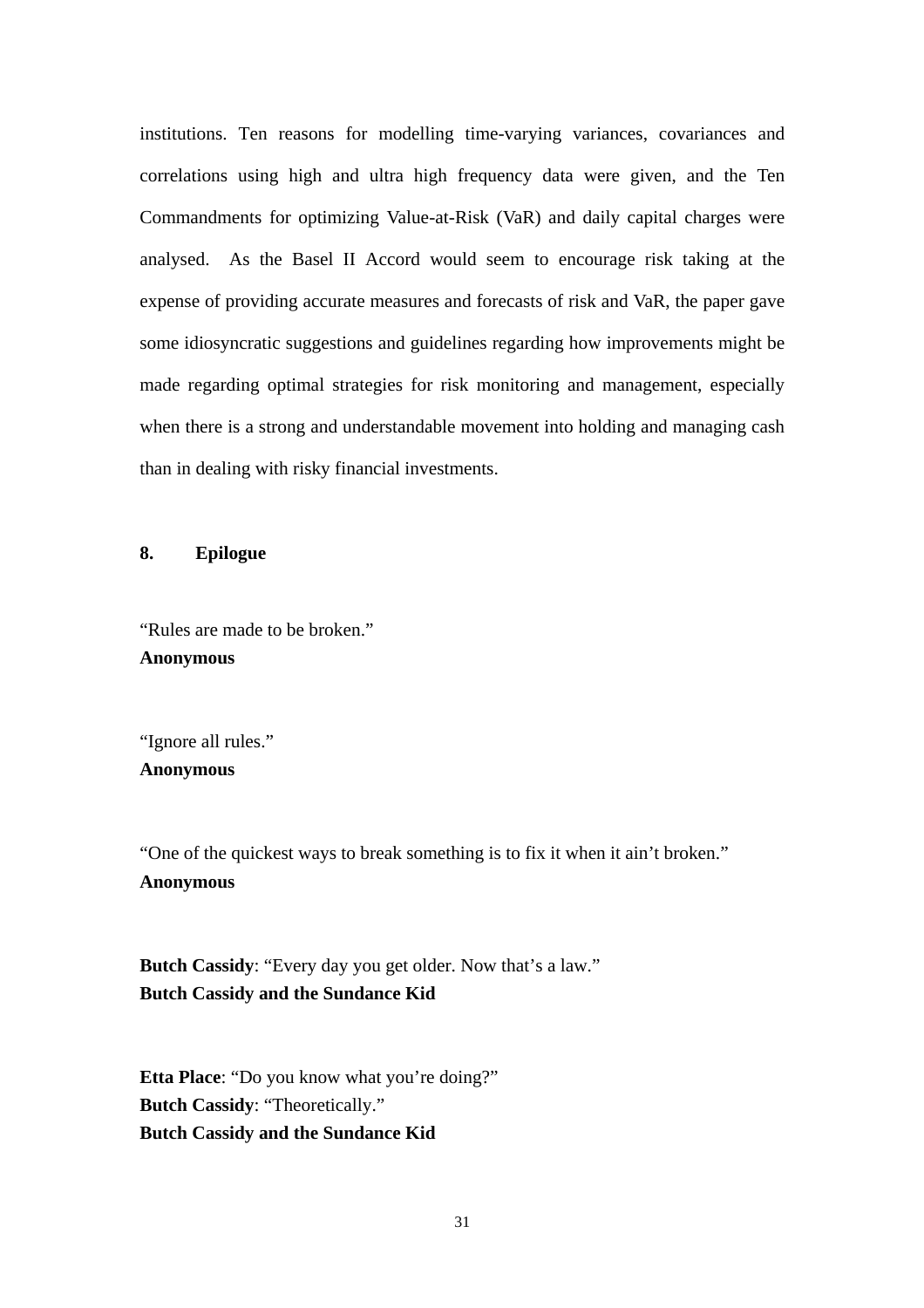Commandments, laws, rules, regulations, guidelines, codes, call them what you will. They are all made to be ignored and/or broken. The frequency of breaking commandments may be testament to the indefatigability of human beings to ignore the blindingly obvious, or to the blindingly obvious fact that such commandments may not always be particularly useful.

The fact remains that commandments are routinely ignored, for whatever reason. The Ten Commandments for organizing a conference (McAleer (1997)), for attending a conference (McAleer and Oxley (2001), for presenting a conference paper (McAleer and Oxley (2002), for ranking university quality (McAleer (2005b)), and for academics (McAleer and Oxley (2005)), are frequently downloaded (using download statistics) and read, but are also frequently ignored, although the financial penalties are not quite as frightening as when the Ten Commandments for optimizing VaR and daily capital charges are broken.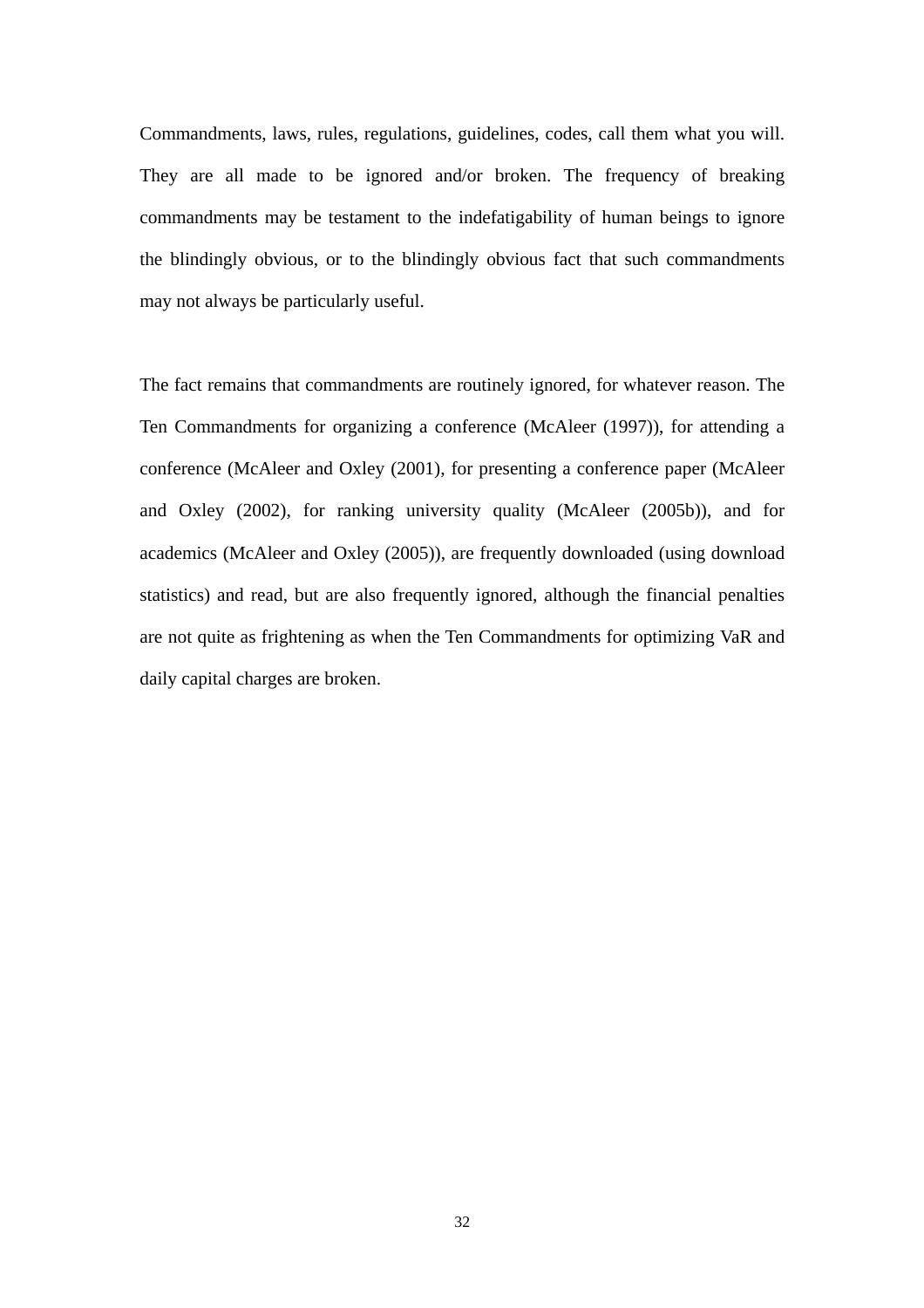|                            | Number of<br><b>Violations</b> | Mean Daily<br>Capital | AD of Violations |       |
|----------------------------|--------------------------------|-----------------------|------------------|-------|
| Model                      |                                | Charge                | Maximum          | Mean  |
| <b>Standardized Normal</b> | 35                             | 12.329                | 3.506            | 0.631 |
| Riskmetrics™               | 27                             | 9.113                 | 2.772            | 0.456 |
| <b>ARCH</b>                | 62                             | 8.319                 | 2.758            | 0.552 |
| ARCH-t                     | 36                             | 8.832                 | 2.302            | 0.551 |
| <b>GARCH</b>               | 34                             | 8.095                 | 2.430            | 0.464 |
| GARCH-t                    | 14                             | 8.981                 | 2.302            | 0.441 |
| <b>GJR</b>                 | 34                             | 8.095                 | 2.430            | 0.464 |
| GJR-t                      | 13                             | 9.903                 | 1.701            | 0.521 |
| <b>PGARCH</b>              | 31                             | 8.041                 | 1.205            | 0.362 |
| PGARCH-t                   | 9                              | 9.034                 | 1.708            | 0.510 |
| <b>EGARCH</b>              | 30                             | 7.968                 | 1.154            | 0.298 |
| <b>EGARCH-t</b>            | 9                              | 8.986                 | 1.556            | 0.489 |
| $\mathbf{v}$               |                                |                       |                  |       |

**Table 2: Mean Daily Capital Charge and AD of Violations for the Single Index Model** 

Notes:

(1) The daily capital charge is given as the negative of (3+*k*) times the greater of the previous day's VaR or the

average VaR over the last 60 business days, where *k* is the violation penalty.

(2) AD is the absolute deviation of the violations from the VaR forecast.

Note: This is Table 8 in McAleer and da Veiga (2008b).

The models are as follows: ARCH was developed by Engle (1982), GARCH by Bollerslev (1986), GJR by Glosten, Jagannathan and Runkle (1992), EGARCH by Nelson (1991), and PGARCH is the asymmetric power GARCH model of Ding, Granger and Engle (1993).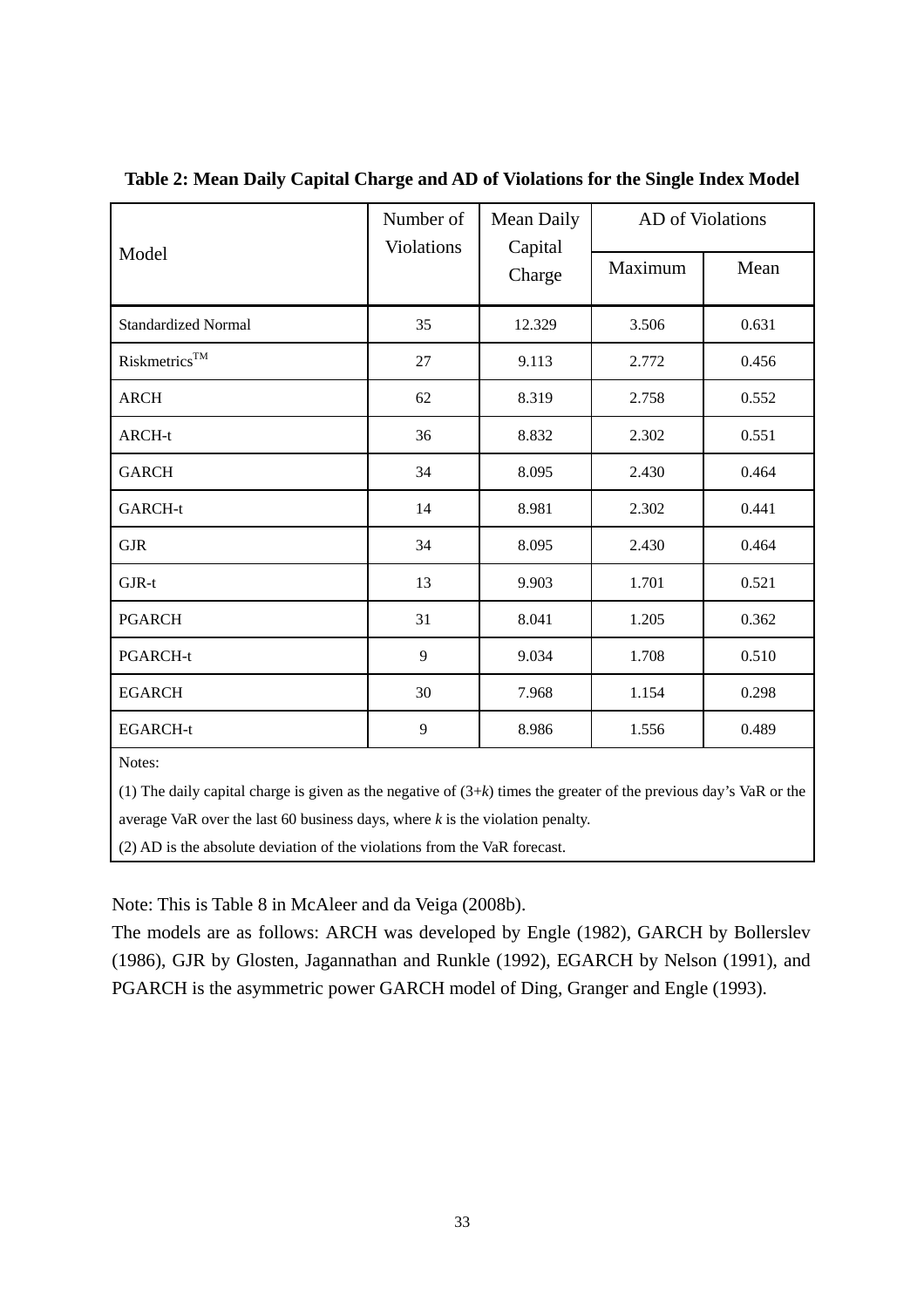|                            | Number of<br><b>Violations</b> | Mean Daily<br>Capital | AD of Violations |       |
|----------------------------|--------------------------------|-----------------------|------------------|-------|
| Model                      |                                | Charge                | Maximum          | Mean  |
| <b>Standardized Normal</b> | 36                             | 12.916                | 3.509            | 0.617 |
| Riskmetrics <sup>TM</sup>  | 28                             | 8.509                 | 2.516            | 0.413 |
| <b>ARCH</b>                | 19                             | 9.132                 | 2.271            | 0.540 |
| ARCH-t                     | 9                              | 10.581                | 1.691            | 0.463 |
| CCC                        | $\overline{7}$                 | 9.685                 | 2.125            | 0.498 |
| CCC-t                      | $\mathbf{1}$                   | 11.498                | 1.489            | 1.489 |
| $\rm GJR$                  | $\boldsymbol{7}$               | 9.724                 | 1.657            | 0.505 |
| GJR-t                      | $\overline{2}$                 | 11.571                | 0.857            | 0.549 |
| <b>EGARCH</b>              | 6                              | 9.692                 | 1.566            | 0.466 |
| <b>EGARCH-t</b>            | $\sqrt{2}$                     | 11.544                | 0.727            | 0.482 |
| <b>PGARCH</b>              | 6                              | 9.787                 | 1.485            | 0.472 |
| PGARCH-t                   | $\overline{2}$                 | 11.658                | 0.623            | 0.490 |
| VARMA-GARCH                | 6                              | 9.760                 | 1.974            | 0.454 |
| VARMA-GARCH-t              | $\mathbf{1}$                   | 11.633                | 1.287            | 1.287 |
| <b>PS-GARCH</b>            | $\tau$                         | 10.700                | 1.902            | 0.442 |
| PS-GARCH-t                 | $\mathbf{1}$                   | 11.833                | 1.321            | 1.321 |
| Notes:                     |                                |                       |                  |       |

**Table 3: Mean Daily Capital Charge and AD of Violations for the Portfolio Model** 

(1) The daily capital charge is given as the negative of (3+*k*) times the greater of the previous day's VaR or the average VaR over the last 60 business days, where *k* is the violation penalty.

(2) AD is the absolute deviation of the violations from the VaR forecast.

Note: This is Table 9 in McAleer and da Veiga (2008b).

In addition to the models described in the note to Table 2, the models are as follows: CCC was developed by Bollerslev (1990), VARMA-GARCH by Ling and McAleer (2003), and PS-GARCH by McAleer and da Veiga (2008a).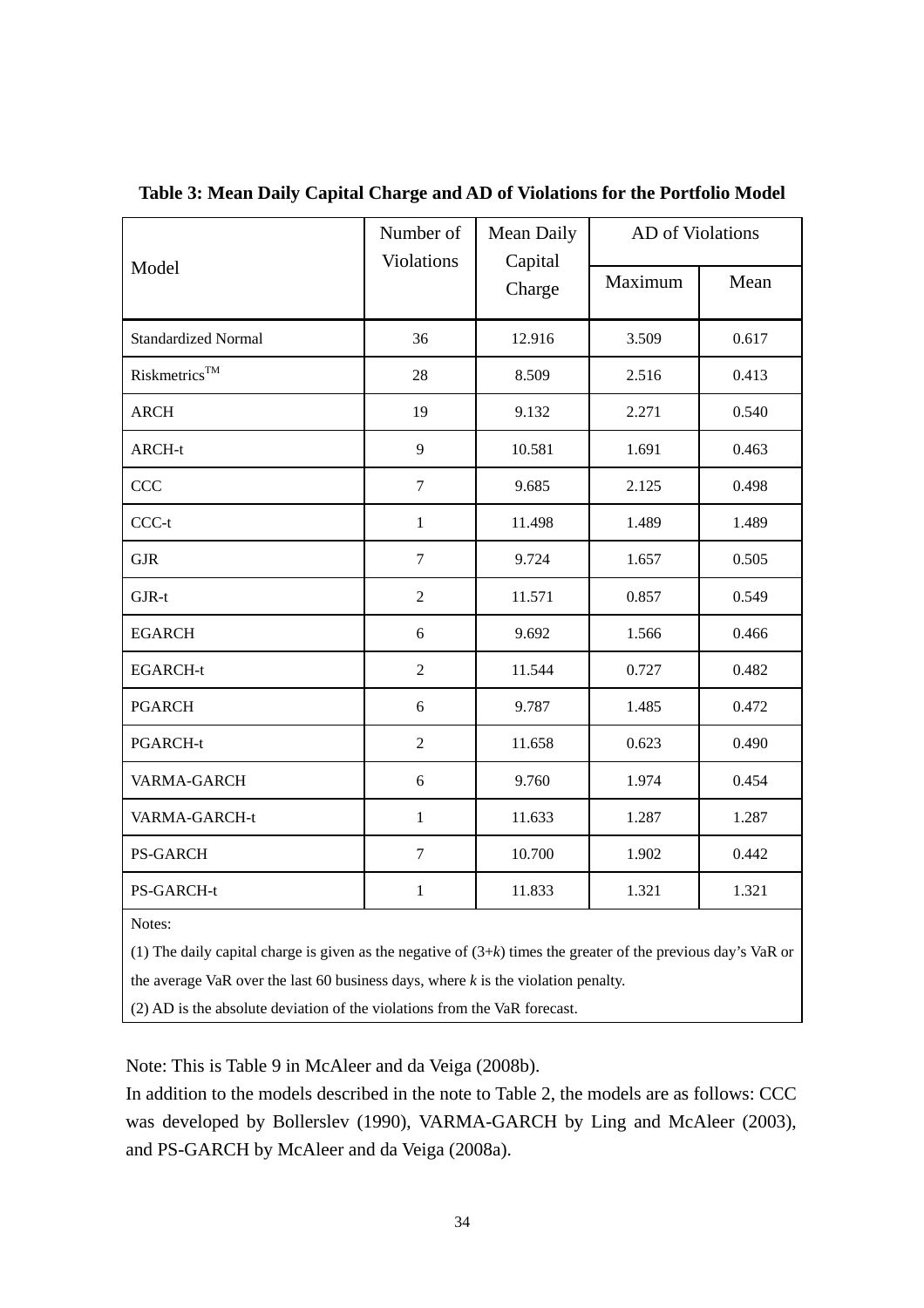#### **References**

- Aït-Sahalia, Y., P.A. Mykland and L. Zhang (2006), Ultra high Frequency Volatility Estimation with Dependent Microstructure Noise, Working Paper, w11380, NBER.
- Asai, M. and M. McAleer (2005), Dynamic Asymmetric Leverage in Stochastic Volatility Models, Econometric Reviews, 24, 317-332.
- Asai, M. and M. McAleer (2008a), A Portfolio Index GARCH Model, International Journal of Forecasting, 24, 449-461.
- Asai, M. and M. McAleer (2008b), The Structure of Dynamic Correlations in Multivariate Stochastic Volatility Models, to appear in Journal of Econometrics.
- Asai, M. and M. McAleer (2008c), Alternative Asymmetric Stochastic Volatility Models, to appear in Econometric Reviews.
- Asai, M., M. McAleer and J. Yu (2006), Multivariate Stochastic Volatility: A Review, Econometric Reviews, 25, 145-175.
- Bandi, F.M. and J.R. Russell (2007), Volatility Estimation, in J.R. Birge and V. Linetsky (eds.), Handbook of Financial Engineering, Elsevier, Amsterdam.
- Barndorff-Nielsen, O.E., P.H. Hansen, A. Lunde and N. Shephard (2008), Subsampling realised kernels, to appear in Econometrica.
- Basel Committee on Banking Supervision, (1988), "International Convergence of Capital Measurement and Capital Standards", BIS, Basel, Switzerland.
- Basel Committee on Banking Supervision, (1995), "An Internal Model-Based Approach to Market Risk Capital Requirements", BIS, Basel, Switzerland.
- Basel Committee on Banking Supervision, (1996), "Supervisory Framework for the Use of "Backtesting" in Conjunction with the Internal Model-Based Approach to Market Risk Capital Requirements", BIS, Basel, Switzerland.
- Bauwens, L., S. Laurent and V.K. Rombouts (2006), Multivariate GARCH: A Survey,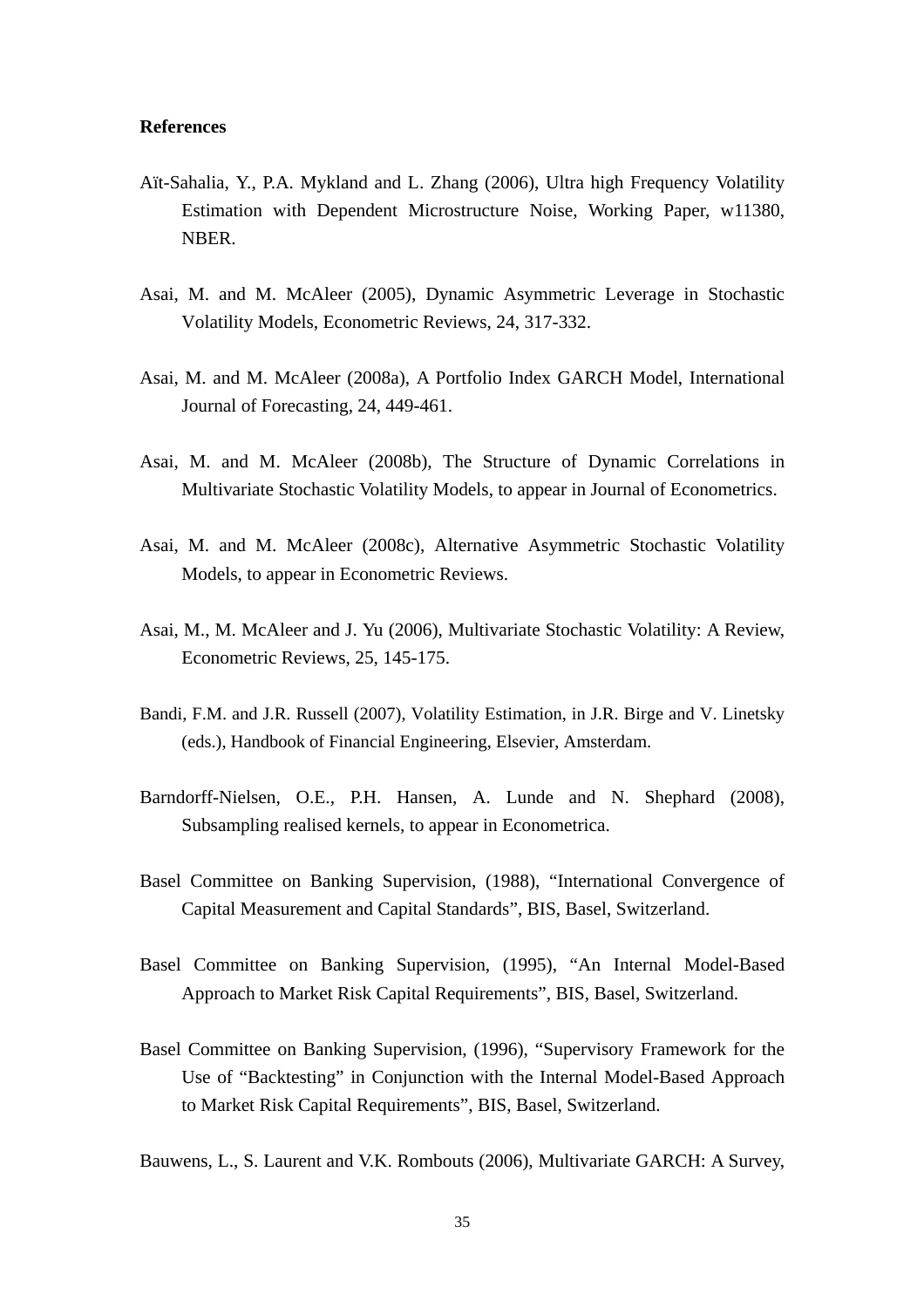Journal of Applied Econometrics, 21, 79-109.

- Black, F. (1976), Studies of Stock Market Volatility Changes, in 1976 Proceedings of the American Statistical Association, Business and Economic Statistics Section, pp. 177-181.
- Bollerslev, T. (1986), Generalised Autoregressive Conditional Heteroscedasticity, Journal of Econometrics, 31, 307-327.
- Bollerslev, T. (1990), Modelling the Coherence in Short-run Nominal Exchange Rates: A Multivariate Generalized ARCH Approach, Review of Economics and Statistics, 72, 498-505.
- Caporin, M. and M. McAleer (2008), Scalar BEKK and Indirect DCC, Journal of Forecasting, 27, 537-549.
- Comte, F. and O. Lieberman (2003), Asymptotic Theory for Multivariate GARCH Processes, Journal of Multivariate Analysis, 84, 61-84.
- Ding, Z., C.W.J. Granger and R.F. Engle (1993), A Long Memory Property of Stock Market Returns and a New Model, Journal of Empirical Finance, 1, 83-106.
- Engle, R.F. (1982), Autoregressive Conditional Heteroscedasticity with Estimates of the Variance of United Kingdom Inflation, Econometrica, 50, 987-1007.
- Engle, R.F. (2002), Dynamic Conditional Correlation: A Simple Class of Multivariate Generalized Autoregressive Conditional Heteroskedasticity Models, Journal of Business and Economic Statistics, 20, 339-350.
- Engle, R.F. and K.F. Kroner (1995), Multivariate Simultaneous Generalized ARCH, Econometric Theory, 11, 122-150.
- Engle, R.F. and S. Manganelli (2002), .CAViaR: Conditional Autoregressive Value at Risk by Regression Quantiles, Journal of Business and Economic Statistics, 22, 367-381.
- Glosten, L.R., R. Jagannathan and D.E. Runkle (1992), On the Relation Between the Expected Value and Volatility of the Nominal Excess Return on Stocks, Journal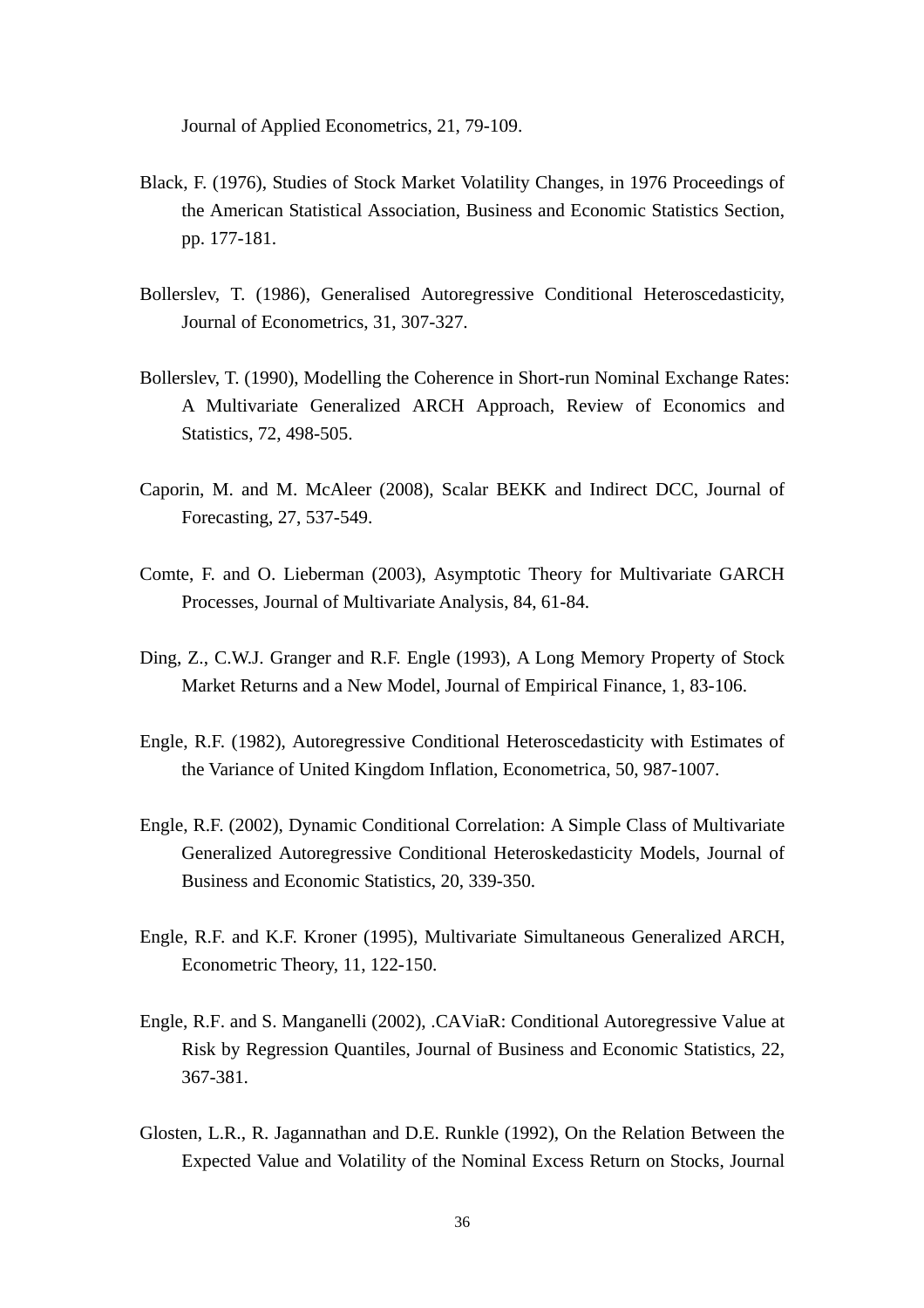of Finance, 46, 1779-1801.

- Jeantheau, T. (1998), Strong Consistency of Estimators for Multivariate ARCH Models, Econometric Theory, 14, 70-86.
- Jorion, P. (2000), Value at Risk: The New Benchmark for Managing Financial Risk, McGraw-Hill, New York.
- Lee, S.W. and B.E. Hansen (1994), Asymptotic Theory for the GARCH(1,1) Quasi-Maximum Likelihood Estimator, Econometric Theory, 10, 29-52.
- Li, W.K., S. Ling and M. McAleer (2002), Recent Theoretical Results for Time Series Models with GARCH Errors, Journal of Economic Surveys, 16, 245-269. Reprinted in M. McAleer and L. Oxley (eds.), Contributions to Financial Econometrics: Theoretical and Practical Issues, Blackwell, Oxford, 2002, pp. 9-33.
- Ling, S. and M. McAleer (2002a), Necessary and Sufficient Moment Conditions for the GARCH(r,s) and Asymmetric Power GARCH(r,s) Models, Econometric Theory, 18, 722-729.
- Ling, S. and M. McAleer (2002b), Stationarity and the Existence of Moments of a Family of GARCH Processes, Journal of Econometrics, 106, 109-117.
- Ling, S. and M. McAleer (2003), Asymptotic Theory for a Vector ARMA-GARCH Model, Econometric Theory, 19, 278-308.
- McAleer, M. (1997), The Ten Commandments for Organizing a Conference, Journal of Economic Surveys, 11, 231-233.
- McAleer, M. (2005a), Automated Inference and Learning in Modeling Financial Volatility, Econometric Theory, 21, 232-261.
- McAleer, M. (2005b), The Ten Commandments for Ranking University Quality, Journal of Economic Surveys, 19, 649-653.
- McAleer. M., F. Chan, S. Hoti and O. Lieberman (2008), Generalized Autoregressive Conditional Correlation, Econometric Theory, 24, 1554-1583.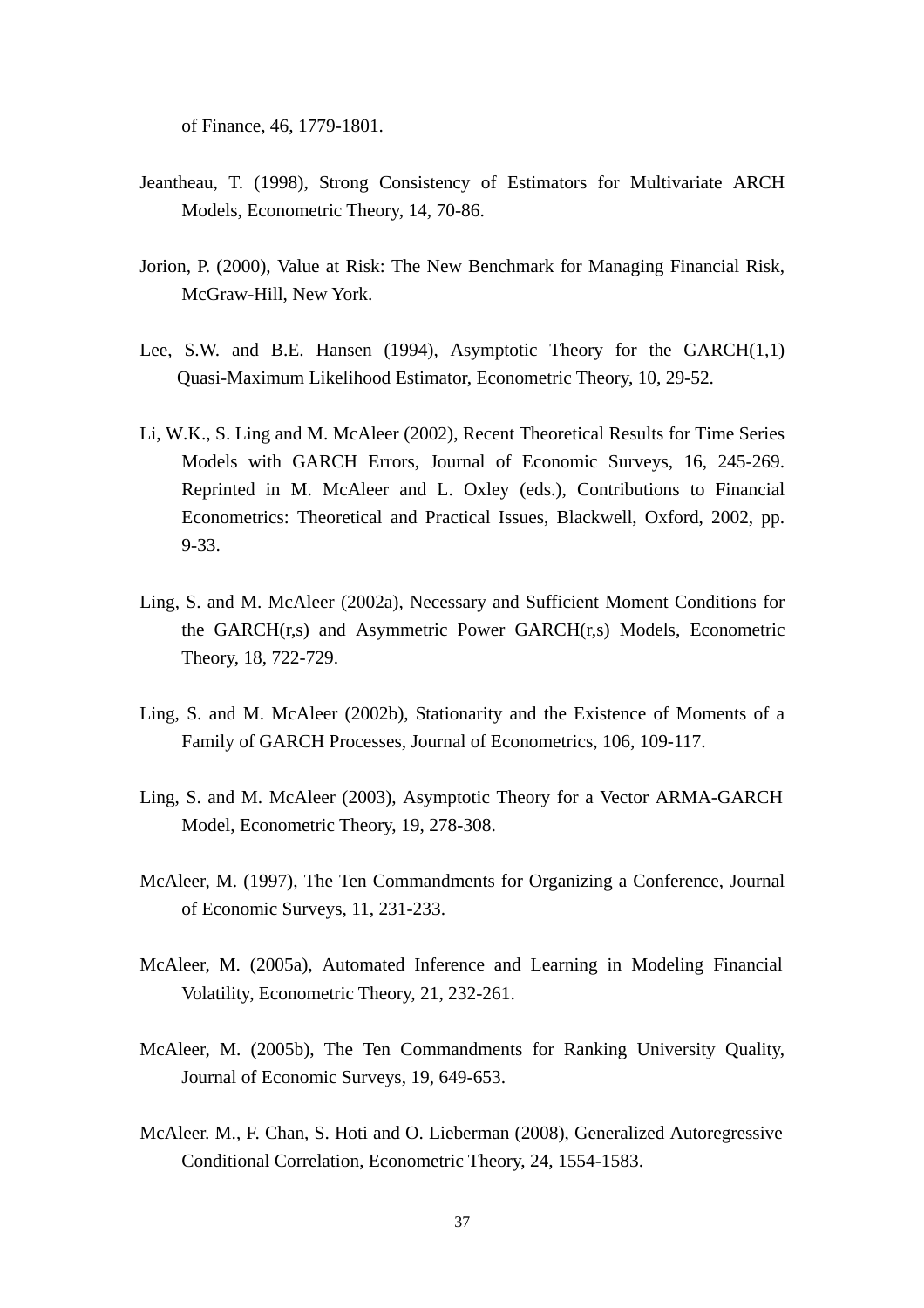- McAleer, M., F. Chan and D. Marinova (2007), An Econometric Analysis of Asymmetric Volatility: Theory and Application to Patents, Journal of Econometrics, 139, 259-284.
- McAleer, M., S. Hoti and F. Chan (2008), Structure and Asymptotic Theory for Multivariate Asymmetric Conditional Volatility, to appear in Econometric Reviews.
- McAleer. M., J.-Á. Jiménez-Martin and T. Peréz-Amaral (2008), A Strategy for Minimizing Daily Capital Charges for Value-at-Risk, unpublished paper, Department of Economics, Complutense University of Madrid, Spain.
- McAleer. M. and M.C. Medeiros (2008a), Realized Volatility: A Review, Econometric Reviews, 27, 10-45.
- McAleer. M. and M.C. Medeiros (2008b), A Multiple Regime Smooth Transition Heterogeneous Autoregressive Model for Long Memory and Asymmetries, Journal of Econometrics, 147, 104-119.
- McAleer, M. and L. Oxley (2001), The Ten Commandments for Attending a Conference, Journal of Economic Surveys, 15, 671-678.
- McAleer, M. and L. Oxley (2002), The Ten Commandments for Presenting a Conference Paper, Journal of Economic Surveys, 16, 215-218.
- McAleer, M. and L. Oxley (2005), The Ten Commandments for Academics, Journal of Economic Surveys, 19, 823-826.
- McAleer, M. and B. da Veiga (2008a), Forecasting Value-at-Risk with a Parsimonious Portfolio Spillover GARCH (PS-GARCH) Model, Journal of Forecasting, 27, 1-19.
- McAleer, M. and B. da Veiga (2008b), Single Index and Portfolio Models for Forecasting Value-at-Risk Thresholds, Journal of Forecasting, 27, 217-235.
- Nelson, D. (1991), Conditional Heteroskedasticity in Asset Returns: A New Approach, Econometrica, 59, 347-370.